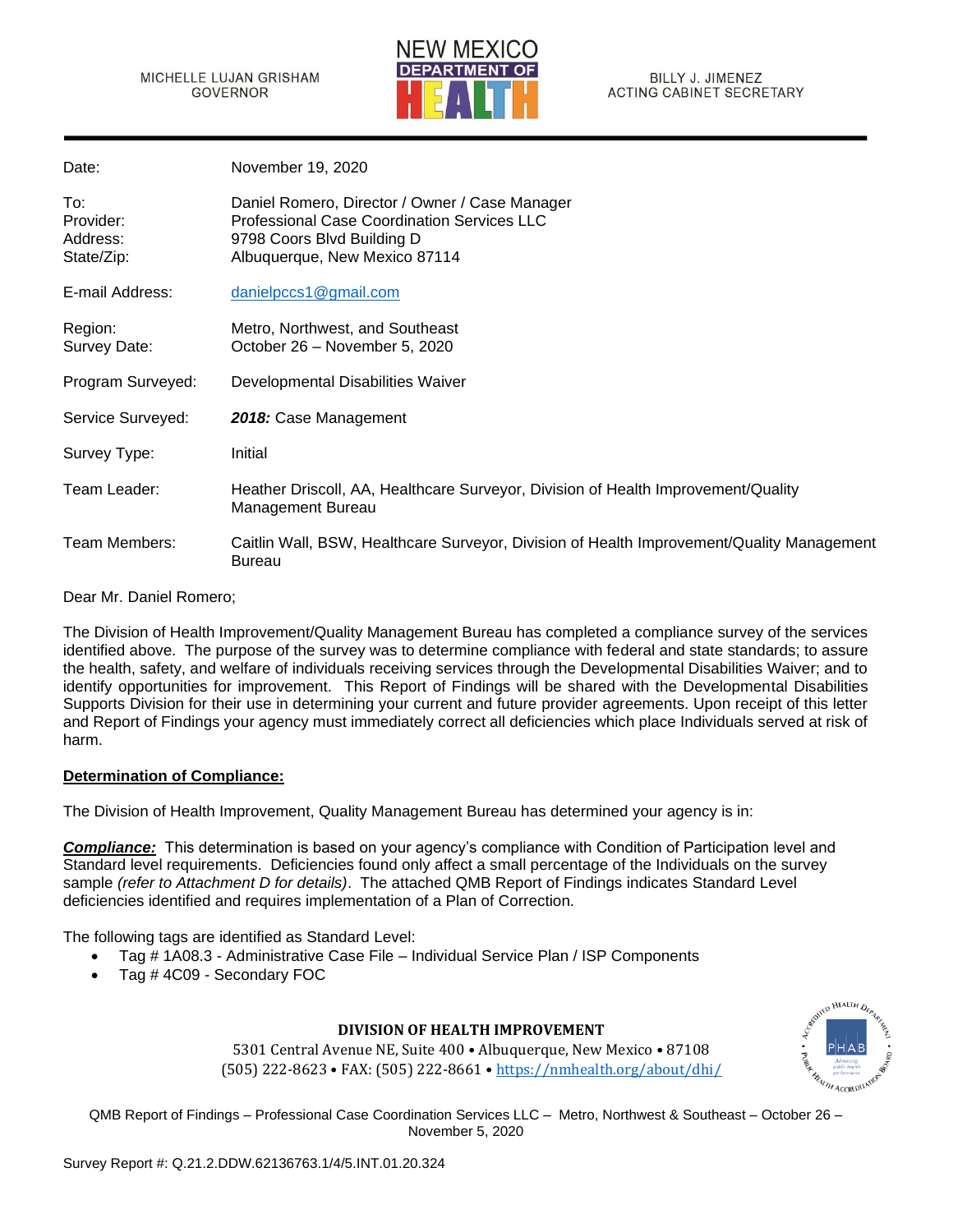• Tag # 1A15.2 - Administrative Case File: Healthcare Documentation (Therap and Required Plans)

## **Plan of Correction:**

The attached Report of Findings identifies the deficiencies found during your agency's on-site compliance review. You are required to complete and implement a Plan of Correction. Your agency has a total of 45 business days (10 business days to submit your POC for approval and 35 days to implement your *approved* Plan of Correction) from the receipt of this letter.

You were provided information during the exit meeting portion of your on-site survey. Please refer to this information (Attachment A) for specific instruction on completing your Plan of Correction. At a minimum your Plan of Correction should address the following for each Tag cited:

## **Corrective Action for Current Citation**:

• How is the deficiency going to be corrected? (i.e. obtained documents, retrain staff, individuals and/or staff no longer in service, void/adjusts completed, etc.) This can be specific to each deficiency cited or if possible an overall correction, i.e. all documents will be requested and filed as appropriate.

## **On-going Quality Assurance/Quality Improvement Processes:**

- What is going to be done on an ongoing basis? (i.e. file reviews, etc.)
- How many individuals is this going to effect? (i.e. percentage of individuals reviewed, number of files reviewed, etc.)
- How often will this be completed? (i.e. weekly, monthly, quarterly, etc.)
- Who is responsible? (responsible position within your agency)
- What steps will be taken if issues are found? (i.e. retraining, requesting documents, filing RORA, etc.)
- How is this integrated in your agency's QIS, QI Committee reviews and annual report?

## **Submission of your Plan of Correction:**

Please submit your agency's Plan of Correction in the available space on the two right-hand columns of the Report of Findings. *(See attachment "A" for additional guidance in completing the Plan of Correction)*.

Within 10 business days of receipt of this letter your agency Plan of Correction must be submitted to the parties below:

**1. Quality Management Bureau, Attention: Monica Valdez, Plan of Correction Coordinator in any of the following ways:**

a. Electronically at [MonicaE.Valdez@state.nm.us](mailto:MonicaE.Valdez@state.nm.us) *(preferred method)*

- b. Fax to 505-222-8661, or
- c. Mail to POC Coordinator, 5301 Central Ave NE Suite 400, Albuquerque, New Mexico 87108

### **2. Developmental Disabilities Supports Division Regional Office for region of service surveyed**

Upon notification from QMB that your *Plan of Correction has been approved*, you must implement all remedies and corrective actions to come into compliance. If your Plan of Correction is denied, you must resubmit a revised plan as soon as possible for approval, as your POC approval and all remedies must be completed within 45 business days of the receipt of this letter.

Failure to submit your POC within the allotted 10 business days or complete and implement your Plan of Correction within the total 45 business days allowed may result in the imposition of a \$200 per day Civil Monetary Penalty until it is received, completed and/or implemented.

### **Billing Deficiencies:**

If you have deficiencies noted in this report of findings under the *Service Domain: Medicaid Billing/Reimbursement*, you must complete a "Void/Adjust" claim or remit the identified overpayment via a check within 30 calendar days of the date of this letter to HSD/OIG/PIU, *though this is not the preferred method of payment*. If you choose to pay via check, please include a copy of this letter with the payment. Make the check payable to the New Mexico Human Services Department and mail to:

Attention: *Lisa Medina-Lujan*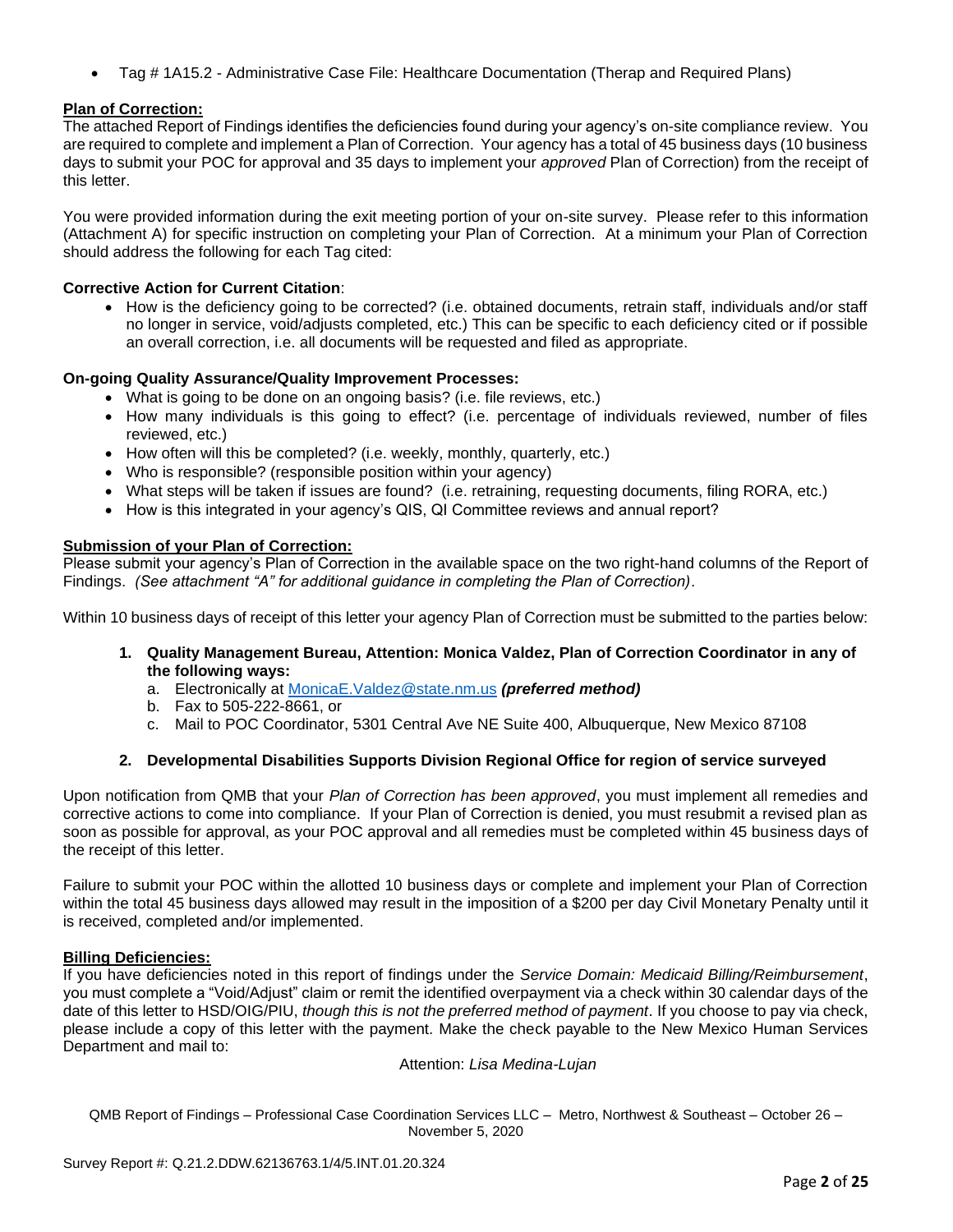#### HSD/OIG/Program Integrity Unit 1474 Rodeo Road Santa Fe, New Mexico 87505

If you have questions and would like to speak with someone at HSD/OIG/PIU, please contact:

#### *Lisa Medina-Lujan [\(Lisa.medina-lujan@state.nm.us\)](mailto:Lisa.medina-lujan@state.nm.us)*

Please be advised that there is a one-week lag period for applying payments received by check to Void/Adjust claims. During this lag period, your other claim payments may be applied to the amount you owe even though you have sent a refund, reducing your payment amount. For this reason, we recommend that you allow the system to recover the overpayment instead of sending in a check.

### **Request for Informal Reconsideration of Findings (IRF):**

If you disagree with a finding of deficient practice, you have 10 business days upon receipt of this notice to request an IRF. Submit your request for an IRF in writing to:

> ATTN: QMB Bureau Chief Request for Informal Reconsideration of Findings 5301 Central Ave NE Suite #400 Albuquerque, NM 87108 Attention: IRF request/QMB

See Attachment "C" for additional guidance in completing the request for Informal Reconsideration of Findings. The request for an IRF will not delay the implementation of your Plan of Correction which must be completed within 45 total business days (10 business days to submit your POC for approval and 35 days to implement your *approved* Plan of Correction). Providers may not appeal the nature or interpretation of the standard or regulation, the team composition or sampling methodology. If the IRF approves the modification or removal of a finding, you will be advised of any changes.

Please contact the Plan of Correction Coordinator, Monica Valdez at 505-273-1930 or email at: [MonicaE.Valdez@state.nm.us](mailto:MonicaE.Valdez@state.nm.us) if you have questions about the Report of Findings or Plan of Correction. Thank you for your cooperation and for the work you perform.

Sincerely,

Heather Driscoll, AA

Heather Driscoll, AA Team Lead/Healthcare Surveyor Division of Health Improvement Quality Management Bureau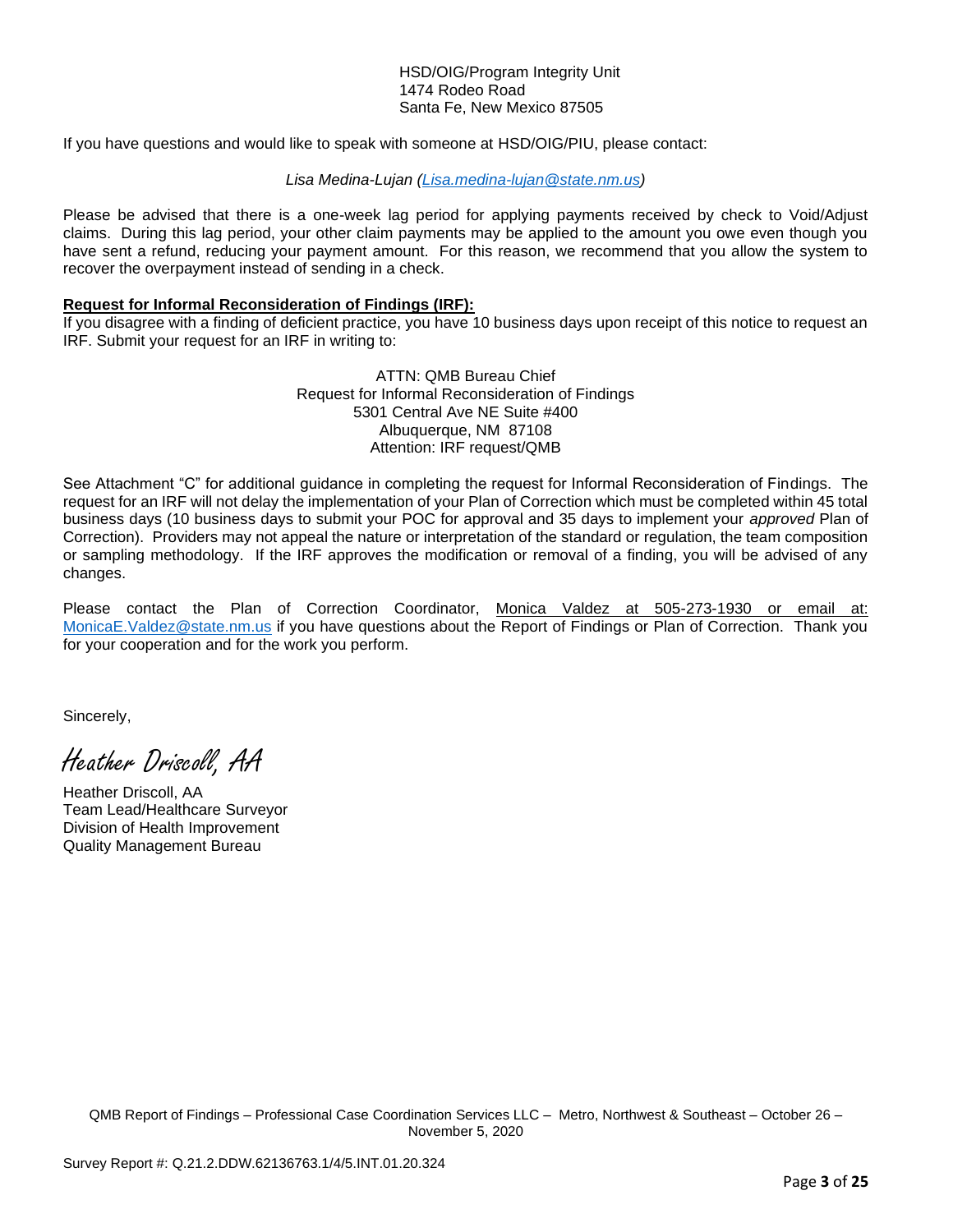| <b>Survey Process Employed:</b>                        |                                                                                                                                                                                                        |
|--------------------------------------------------------|--------------------------------------------------------------------------------------------------------------------------------------------------------------------------------------------------------|
| <b>Administrative Review Start Date:</b>               | October 26, 2020                                                                                                                                                                                       |
| Contact:                                               | <b>Professional Case Coordination Services LLC</b><br>Daniel Romero, Director / Owner / Case Manager                                                                                                   |
|                                                        | <b>DOH/DHI/QMB</b><br>Heather Driscoll, AA, Team Lead/Healthcare Surveyor                                                                                                                              |
| <b>Entrance Conference Date:</b>                       | October 26, 2020                                                                                                                                                                                       |
| Present:                                               | <b>Professional Case Coordination Services LLC</b><br>Daniel Romero, Director / Owner / Case Manager                                                                                                   |
|                                                        | <b>DOH/DHI/QMB</b><br>Heather Driscoll, AA, Team Lead/Healthcare Surveyor                                                                                                                              |
| <b>Exit Conference Date:</b>                           | November 5, 2020                                                                                                                                                                                       |
| Present:                                               | <b>Professional Case Coordination Services LLC</b><br>Daniel Romero, Director / Owner / Case Manager                                                                                                   |
|                                                        | <b>DOH/DHI/QMB</b><br>Heather Driscoll, AA, Team Lead/Healthcare Surveyor<br>Caitlin Wall, BSW, Healthcare Surveyor<br>Wolf Krusemark, BFA, Healthcare Surveyor Supervisor                             |
|                                                        | <b>DDSD - Metro and Northwest Regional Offices</b><br>Marci Battle, Metro Case Management Coordinator<br>Jenni McNabb, Metro Assistant Director<br>Cathy Saxton, Northwest Case Management Coordinator |
| <b>Administrative Locations Visited:</b>               | 0 (Note: No administrative locations visited due to COVID-19<br>Public Health Emergency)                                                                                                               |
| <b>Total Sample Size:</b>                              | $\overline{7}$                                                                                                                                                                                         |
|                                                        | 0 - Jackson Class Members<br>7 - Non-Jackson Class Members                                                                                                                                             |
| <b>Persons Served Records Reviewed</b>                 | 7                                                                                                                                                                                                      |
| Total Number of Secondary Freedom of Choices Reviewed: | Number: 34                                                                                                                                                                                             |
| Case Management Personnel Records Reviewed             | 1                                                                                                                                                                                                      |
| Case Manager Personnel Interviewed                     | 1 (Note: Interviews conducted by video / phone due to COVID-<br>19 Public Health Emergency)                                                                                                            |
| Administrative Interviews                              | 1 (Note: Interview conducted by video / phone due to COVID-<br>19 Public Health Emergency)                                                                                                             |
| Administrative Processes and Records Reviewed:         |                                                                                                                                                                                                        |

• Medicaid Billing/Reimbursement Records for all Services Provided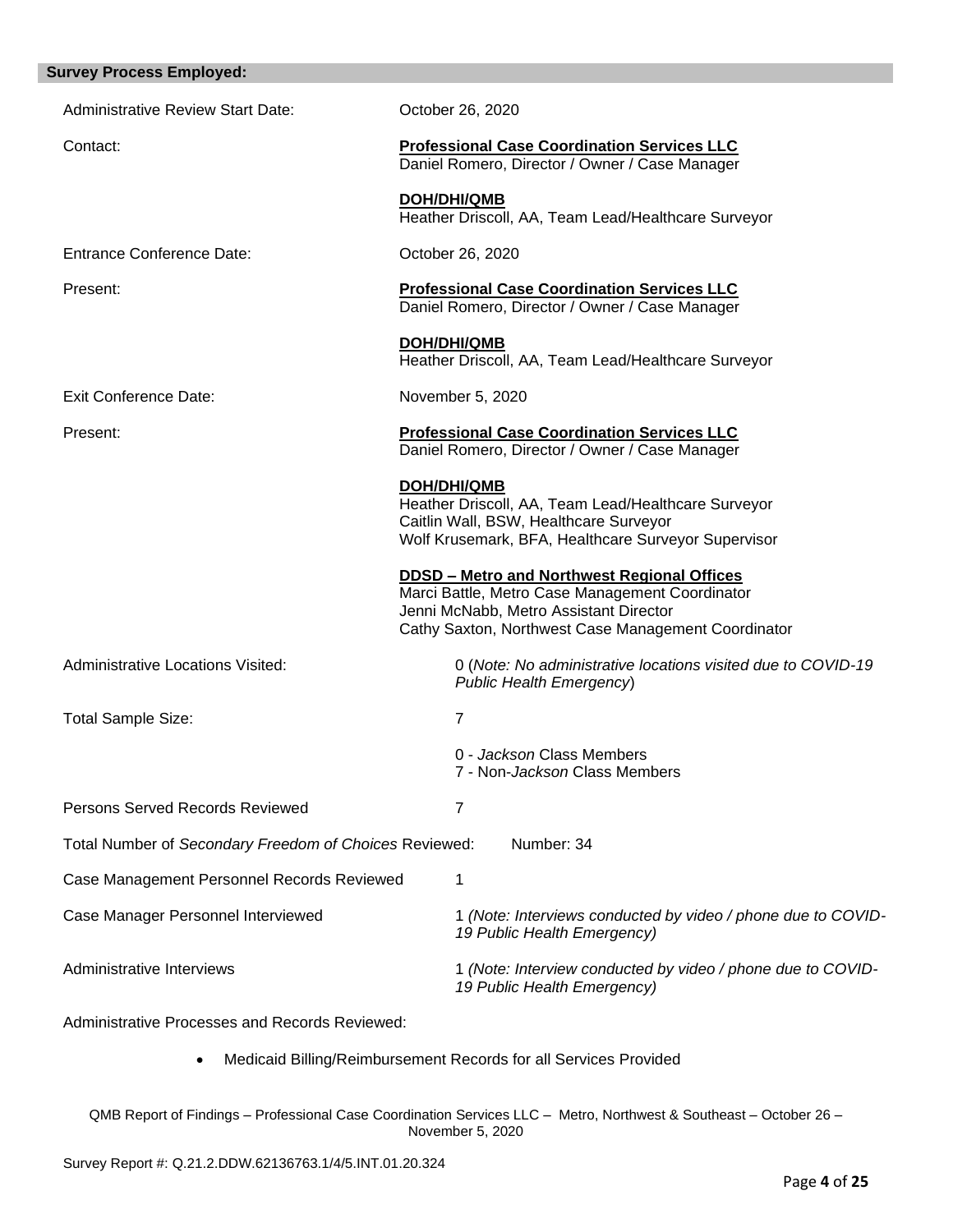- Accreditation Records
	- Individual Medical and Program Case Files, including, but not limited to:
		- Individual Service Plans
		- Progress on Identified Outcomes
		- Healthcare Plans
		- Medical Emergency Response Plans
		- Therapy Evaluations and Plans
		- Healthcare Documentation Regarding Appointments and Required Follow-Up
		- Other Required Health Information
- Internal Incident Management Reports and System Process / General Events Reports
- Personnel Files, including subcontracted staff
- Staff Training Records, Including Competency Interviews with Staff
- Agency Policy and Procedure Manual
- Caregiver Criminal History Screening Records
- Consolidated Online Registry/Employee Abuse Registry
- Quality Assurance / Improvement Plan
- CC: Distribution List: DOH Division of Health Improvement
	- DOH Developmental Disabilities Supports Division
	- DOH Office of Internal Audit

HSD - Medical Assistance Division

NM Attorney General's Office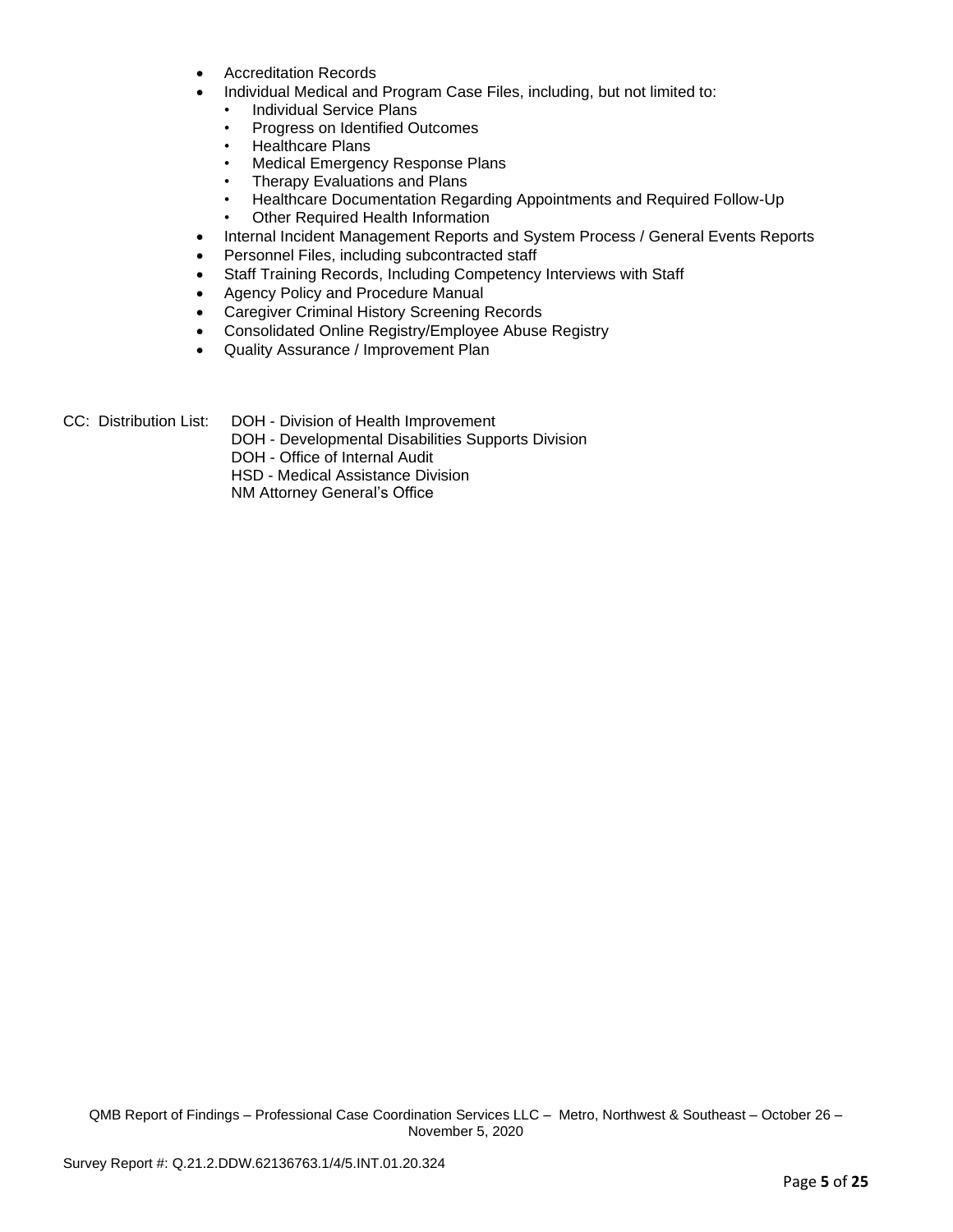## **Attachment A**

# **Provider Instructions for Completing the QMB Plan of Correction (POC) Process**

## *Introduction:*

After a QMB Compliance Survey, your QMB Report of Findings will be sent to you via e-mail.

Each provider must develop and implement a Plan of Correction (POC) that identifies specific quality assurance and quality improvement activities the agency will implement to correct deficiencies and prevent continued deficiencies and non-compliance.

Agencies must submit their Plan of Correction within ten (10) business days from the date you receive the QMB Report of Findings. (Providers who do not submit a POC within 10 business days may be referred to the DDSD Regional Office for purposes of contract management or the Internal Review Committee [IRC] for possible actions or sanctions).

Agencies must fully implement their approved Plan of Correction within 45 business days (10 business days to submit your POC for approval and 35 days to implement your approved Plan of Correction) from the date they receive the QMB Report of Findings. Providers who fail to complete a POC within the 45-business days allowed will be referred to the IRC for possible actions or sanctions.

If you have questions about the Plan of Correction process, call the Plan of Correction Coordinator at 505-273-1930 or email at [MonicaE.Valdez@state.nm.us.](mailto:MonicaE.Valdez@state.nm.us) Requests for technical assistance must be requested through your Regional DDSD Office.

The POC process cannot resolve disputes regarding findings. If you wish to dispute a finding on the official Report of Findings, you must file an Informal Reconsideration of Findings (IRF) request within ten (10) business days of receiving your report. Please note that you must still submit a POC for findings that are in question (see Attachment C).

### *Instructions for Completing Agency POC:*

### *Required Content*

Your Plan of Correction should provide a step-by-step description of the methods to correct each deficient practice cited to prevent recurrence and information that ensures the regulation cited comes into and remains in compliance. The remedies noted in your POC are expected to be added to your Agency's required, annual Quality Assurance (QA) Plan.

If a deficiency has already been corrected since the on-site survey, the plan should state how it was corrected, the completion date (date the correction was accomplished), and how possible recurrence of the deficiency will be prevented.

*The following details should be considered when developing your Plan of Correction:*

#### *The Plan of Correction must address each deficiency cited in the Report of Findings unless otherwise noted with a "No Plan of Correction Required statement." The Plan of Correction must address the five (5) areas listed below:*

- 1. How the specific and realistic corrective action will be accomplished for individuals found to have been affected by the deficient practice.
- 2. How the agency will identify other individuals who have the potential to be affected by the same deficient practice, and how the agency will act to protect those individuals in similar situations.
- 3. What Quality Assurance measures will be put into place and what systemic changes made to ensure the deficient practice will not recur.
- 4. Indicate how the agency plans to monitor its performance to make certain solutions are sustained. The agency must develop a QA plan for ensuring correction is achieved and sustained. This QA plan must be implemented, and the corrective action is evaluated for its effectiveness. The plan of correction is integrated into the agency quality assurance system; and
- 5. Include dates when corrective actions will be completed. The corrective action completion dates must be acceptable to the State.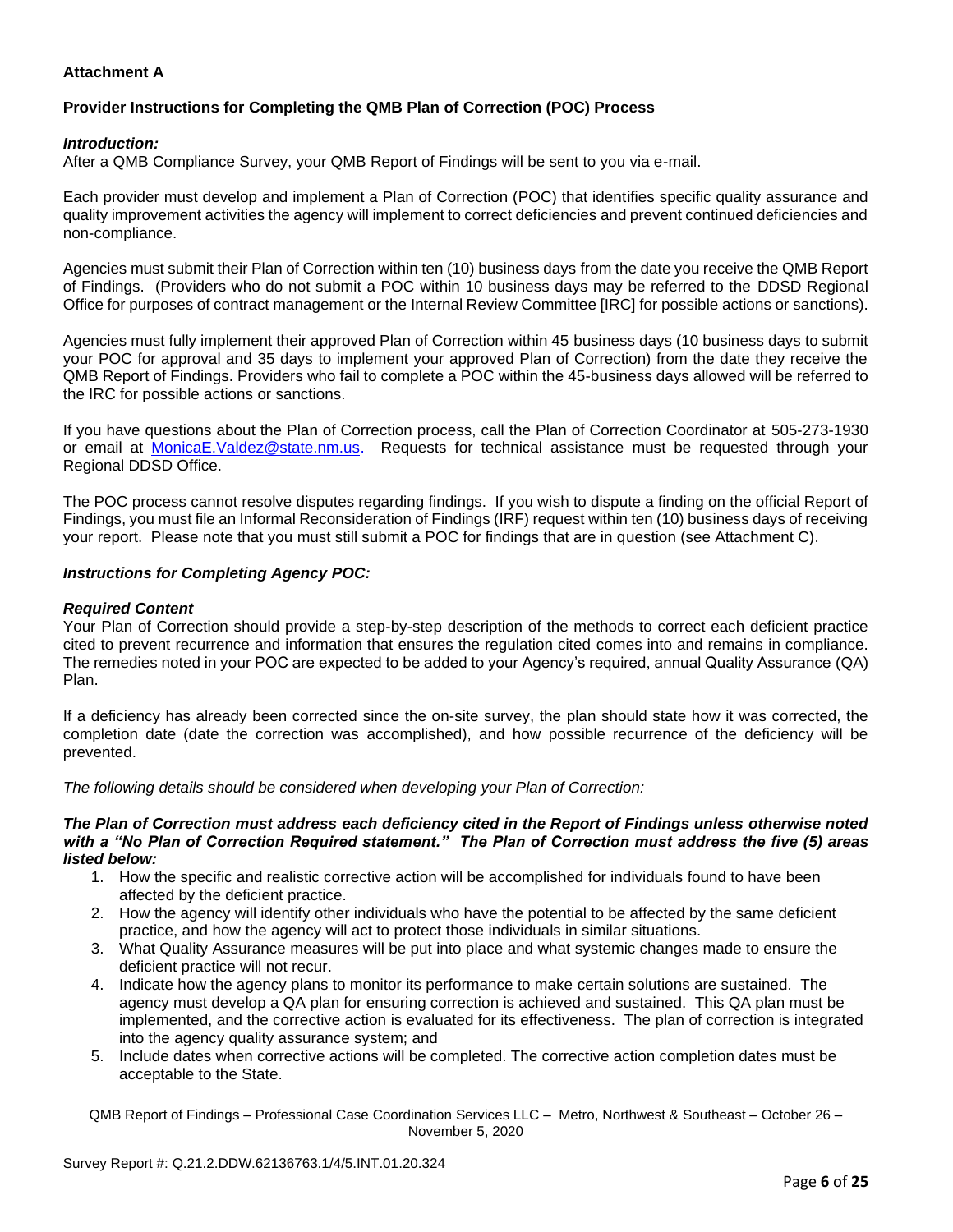*The following details should be considered when developing your Plan of Correction:*

- Details about how and when Individual Served, agency personnel and administrative and service delivery site files are audited by agency personnel to ensure they contain required documents;
- Information about how medication administration records are reviewed to verify they contain all required information before they are distributed to service sites, as they are being used, and after they are completed;
- Your processes for ensuring that all required agency personnel are trained on required DDSD required trainings;
- How accuracy in billing/reimbursement documentation is assured;
- How health, safety is assured;
- For Case Management providers, how Individual Service Plans are reviewed to verify they meet requirements, how the timeliness of level of care (LOC) packet submissions and consumer visits are tracked;
- Your process for gathering, analyzing and responding to quality data indicators; and,
- Details about Quality Targets in various areas, current status, analyses about why targets were not met, and remedies implemented.

*Note:* **Instruction or in-service of staff alone may not be a sufficient plan of correction.** This is a good first step toward correction, but additional steps must be taken to ensure the deficiency is corrected and will not recur.

### *Completion Dates*

- The plan of correction must include a **completion date** (entered in the far right-hand column) for each finding. Be sure the date is **realistic** in the amount of time your Agency will need to correct the deficiency; not to exceed 45 total business days.
- Direct care issues should be corrected immediately and monitored appropriately.
- Some deficiencies may require a staged plan to accomplish total correction.
- Deficiencies requiring replacement of equipment, etc., may require more time to accomplish correction but should show reasonable time frames.

### *Initial Submission of the Plan of Correction Requirements*

- 1. The Plan of Correction must be completed on the official QMB Survey Report of Findings/Plan of Correction Form and received by QMB within ten (10) business days from the date you received the report of findings.
- 2. For questions about the POC process, call the POC Coordinator, Monica Valdez at 505-273-1930 or email at [MonicaE.Valdez@state.nm.us](mailto:MonicaE.Valdez@state.nm.us) for assistance.
- 3. For Technical Assistance (TA) in developing or implementing your POC, contact your Regional DDSD Office.
- 4. Submit your POC to Monica Valdez, POC Coordinator in any of the following ways:
	- a. Electronically at [MonicaE.Valdez@state.nm.us](mailto:MonicaE.Valdez@state.nm.us) *(preferred method)*
	- b. Fax to 505-222-8661, or
	- c. Mail to POC Coordinator, 5301 Central Ave NE Suite 400, Albuquerque, New Mexico 87108
- 5. *Do not submit supporting documentation* (evidence of compliance) to QMB *until after* your POC has been approved by the QMB.
- 6. QMB will notify you when your POC has been "approved" or "denied."
	- a. During this time, whether your POC is "approved," or "denied," you will have a maximum of 45-business days from the date of receipt of your Report of Findings to correct all survey deficiencies.
	- b. If your POC is denied, it must be revised and resubmitted as soon as possible, as the 45-business day limit is in effect.
	- c. If your POC is denied a second time your agency may be referred to the Internal Review Committee.
	- d. You will receive written confirmation when your POC has been approved by QMB and a final deadline for completion of your POC.
	- e. Please note that all POC correspondence will be sent electronically unless otherwise requested.
- 7. Failure to submit your POC within 10 business days without prior approval of an extension by QMB will result in a referral to the Internal Review Committee and the possible implementation of monetary penalties and/or sanctions.

### *POC Document Submission Requirements*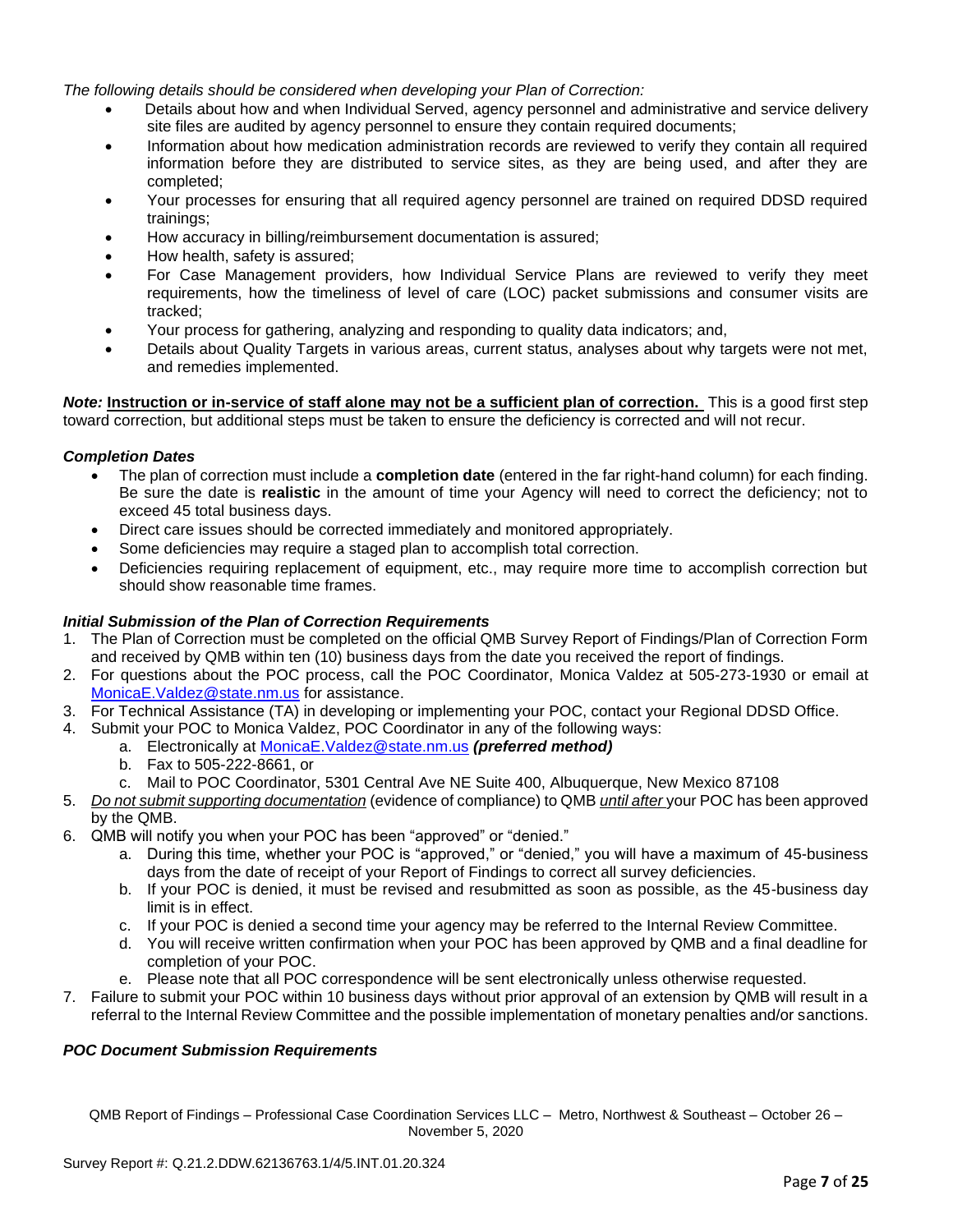Once your POC has been approved by the QMB Plan of Correction Coordinator you must submit copies of documents as evidence that all deficiencies have been corrected, as follows.

- 1. Your internal documents are due within a *maximum* of 45-business days of receipt of your Report of Findings.
- 2. It is preferred that you submit your documents via USPS or other carrier (scanned and saved to CD/DVD disc, flash drive, etc.). If documents containing HIPAA Protected Health Information (PHI) documents must be submitted through S-Comm (Therap), Fax or Postal System, do not send PHI directly to NMDOH email accounts. If the documents do not contain protected Health information (PHI) then you may submit your documents electronically scanned and attached to e-mails.
- 3. All submitted documents *must be annotated*; please be sure the tag numbers and Identification numbers are indicated on each document submitted. Documents which are not annotated with the Tag number and Identification number may not be accepted.
- 4. Do not submit original documents; Please provide copies or scanned electronic files for evidence. Originals must be maintained in the agency file(s) per DDSD Standards.
- 5. In lieu of some documents, you may submit copies of file or home audit forms that clearly indicate cited deficiencies have been corrected, other attestations of correction must be approved by the Plan of Correction Coordinator prior to their submission.
- 6. When billing deficiencies are cited, you must provide documentation to justify billing and/or void and adjust forms submitted to Xerox State Healthcare, LLC for the deficiencies cited in the Report of Findings.

**Revisions, Modifications or Extensions to your Plan of Correction (post QMB approval) must be made in writing and submitted to the Plan of Correction Coordinator, prior to the completion date and are approved on a case-by-case basis. No changes may be made to your POC or the timeframes for implementation without written approval of the POC Coordinator.**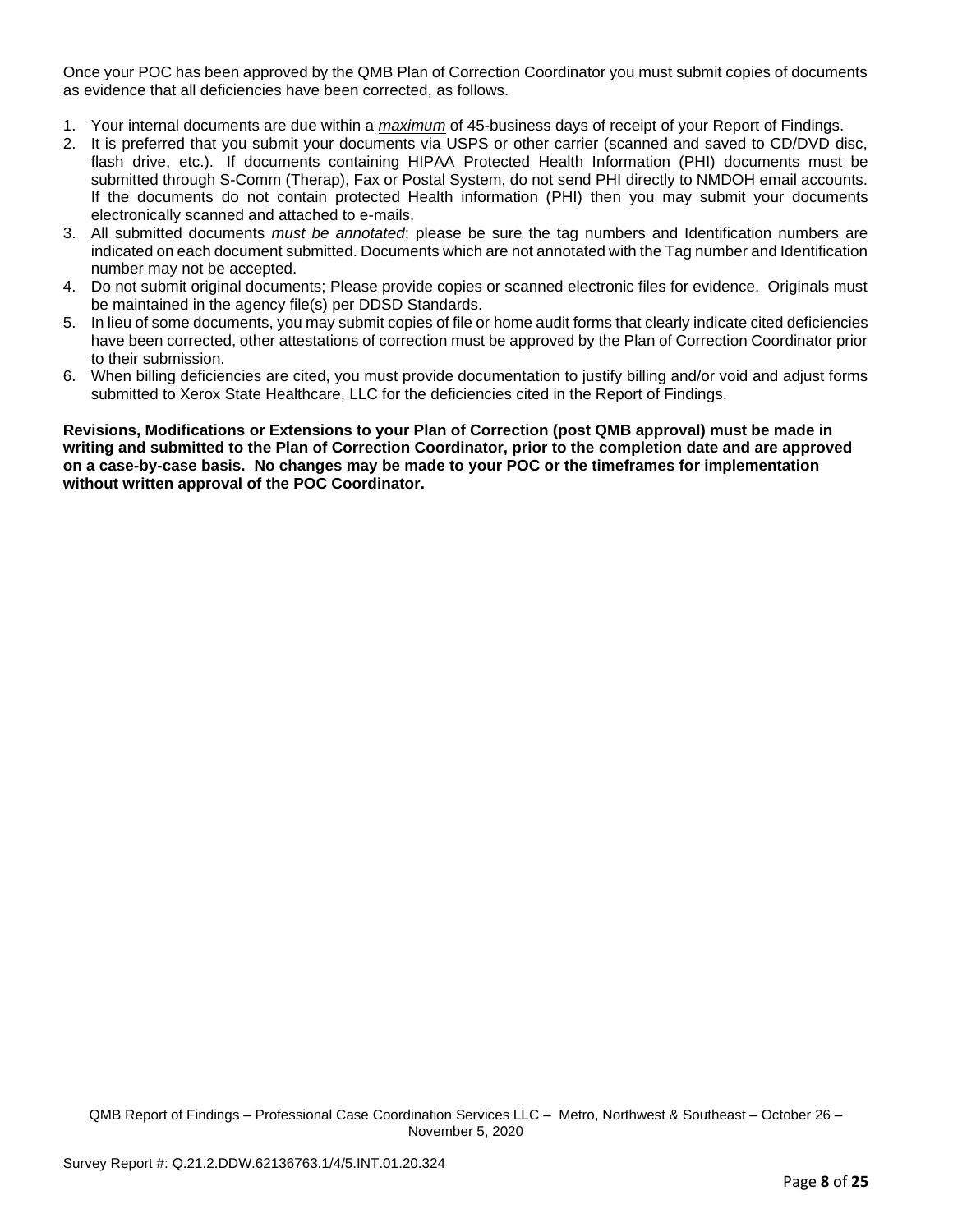## **Department of Health, Division of Health Improvement QMB Determination of Compliance Process**

The Division of Health Improvement, Quality Management Bureau (QMB) surveys compliance of the Developmental Disabilities Waiver (DDW) standards and other state and federal regulations. For the purpose of the case management survey the CMS waiver assurances have been grouped into five (5) Service Domains: Plan of Care (Development and Monitoring); Level of Care; Qualified Providers; Health, Welfare and Safety; and Administrative Oversight (note that Administrative Oversight listed in this document is not the same as the CMS assurance of Administrative Authority. Used in this context it is related to the agency's operational policies and procedures, Quality Assurance system and Medicaid billing and reimbursement processes.)

The QMB Determination of Compliance process is based on provider compliance or non-compliance with standards and regulations identified during the on-site survey process and as reported in the QMB Report of Findings. All areas reviewed by QMB have been agreed to by DDSD and DHI/QMB and are reflective of CMS requirements. All deficiencies (non-compliance with standards and regulations) are identified and cited as either a Standard level deficiency or a Condition of Participation level deficiency in the QMB Reports of Findings. All deficiencies require corrective action when non-compliance is identified.

Each deficiency in your Report of Findings has been predetermined to be a Standard Level Deficiency, a Condition of Participation Level Deficiency, if below 85% compliance or a non-negotiable Condition of Participation Level Deficiency. Your Agency's overall Compliance Determination is based on a Scope and Severity Scale which takes into account the number of Standard and Condition Level Tags cited as well as the percentage of Individuals affected in the sample.

## **Conditions of Participation (CoPs)**

CoPs are based on the Centers for Medicare and Medicaid Services, Home and Community-Based Waiver required assurances, in addition to the New Mexico Developmental Disability Waiver (DDW) Service Standards. The Division of Health Improvement (DHI), in conjunction with the Developmental Disability Support Division (DDSD), has identified certain deficiencies that have the potential to be a Condition of Participation Level, if the tag falls below 85% compliance based on the number of people affected. Additionally, there are what are called nonnegotiable Conditions of Participation, regardless if one person or multiple people are affected. In this context, a CoP is defined as an essential / fundamental regulation or standard, which when out of compliance directly affects the health and welfare of the Individuals served. If no deficiencies within a Tag are at the level of a CoP, it is cited as a Standard Level Deficiency.

## **Service Domains and CoPs for Case Management are as follows:**

**Service Domain: Plan of Care ISP Development & Monitoring -** *Service plans address all participates' assessed needs (including health and safety risk factors) and goals, either by waiver services or through other means. Services plans are updated or revised at least annually or when warranted by changes in the waiver participants' needs.*

## **Potential Condition of Participation Level Tags, if compliance is below 85%:**

- **1A08.3 –** Administrative Case File Individual Service Plan (ISP) / ISP Components
- **4C07 –** Individual Service Planning (Visions, measurable outcome, action steps)
- **4C07.1 –** Individual Service Planning Paid Services
- **4C10 –** Apprv. Budget Worksheet Waiver Review Form / MAD 046
- **4C12 –** Monitoring & Evaluation of Services
- **4C16 –** Requirements for Reports & Distribution of ISP (Provider Agencies, Individual and/or Guardian)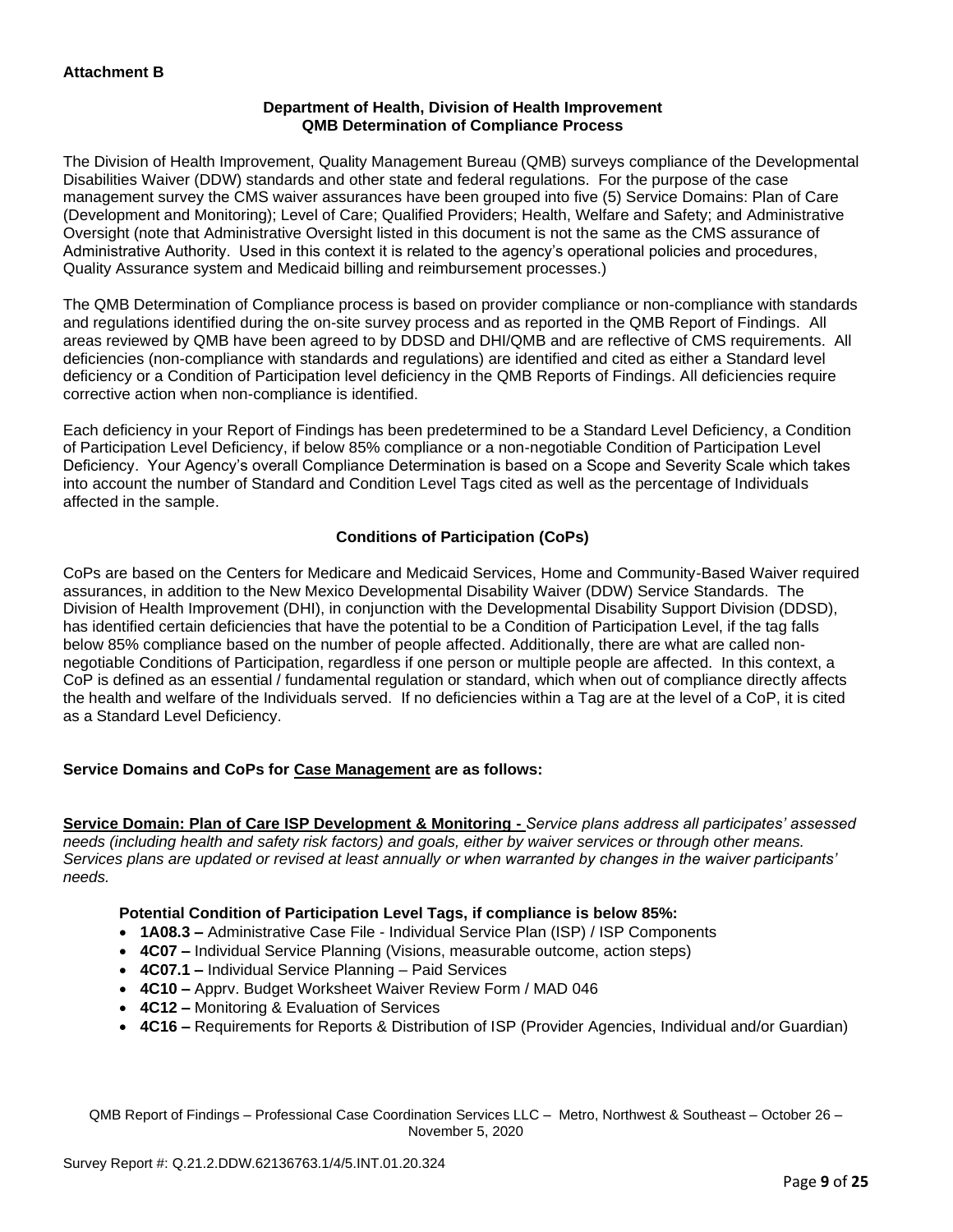**Service Domain: Level of Care -** *Initial and annual Level of Care (LOC) evaluations are completed within timeframes specified by the State.*

### **Potential Condition of Participation Level Tags, if compliance is below 85%:**

• **4C04 –** Assessment Activities

**Service Domain: Qualified Providers -** *The State monitors non-licensed/non-certified providers to assure adherence to waiver requirements. The State implements its policies and procedures for verifying that provider training is conducted in accordance with State requirements and the approved waiver.*

### **Potential Condition of Participation Level Tags, if compliance is below 85%:**

- **1A22/4C02 –** Case Manager: Individual Specific Competencies
- **1A22.1 / 4C02.1 –** Case Manager Competencies: Knowledge of Service

### **Non-Negotiable Condition of Participation Level Tags (one or more Individuals are cited):**

- **1A25.1 –** Caregiver Criminal History Screening
- **1A26.1 –** Consolidated On-line Registry Employee Abuse Registry

**Service Domain: Health, Welfare and Safety -** *The State, on an ongoing basis, identifies, addresses and seeks to prevent occurrences of abuse, neglect and exploitation. Individuals shall be afforded their basic human rights. The provider supports individuals to access needed healthcare services in a timely manner.*

### **Potential Condition of Participation Level Tags, if compliance is below 85%:**

- **1A08.2 –** Administrative Case File: Healthcare Requirements & Follow-up
- **1A15.2 –** Administrative Case File: Healthcare Documentation (Therap and Required Plans)

## **Non-Negotiable Condition of Participation Level Tags (one or more Individuals are cited):**

• **1A05 –** General Requirements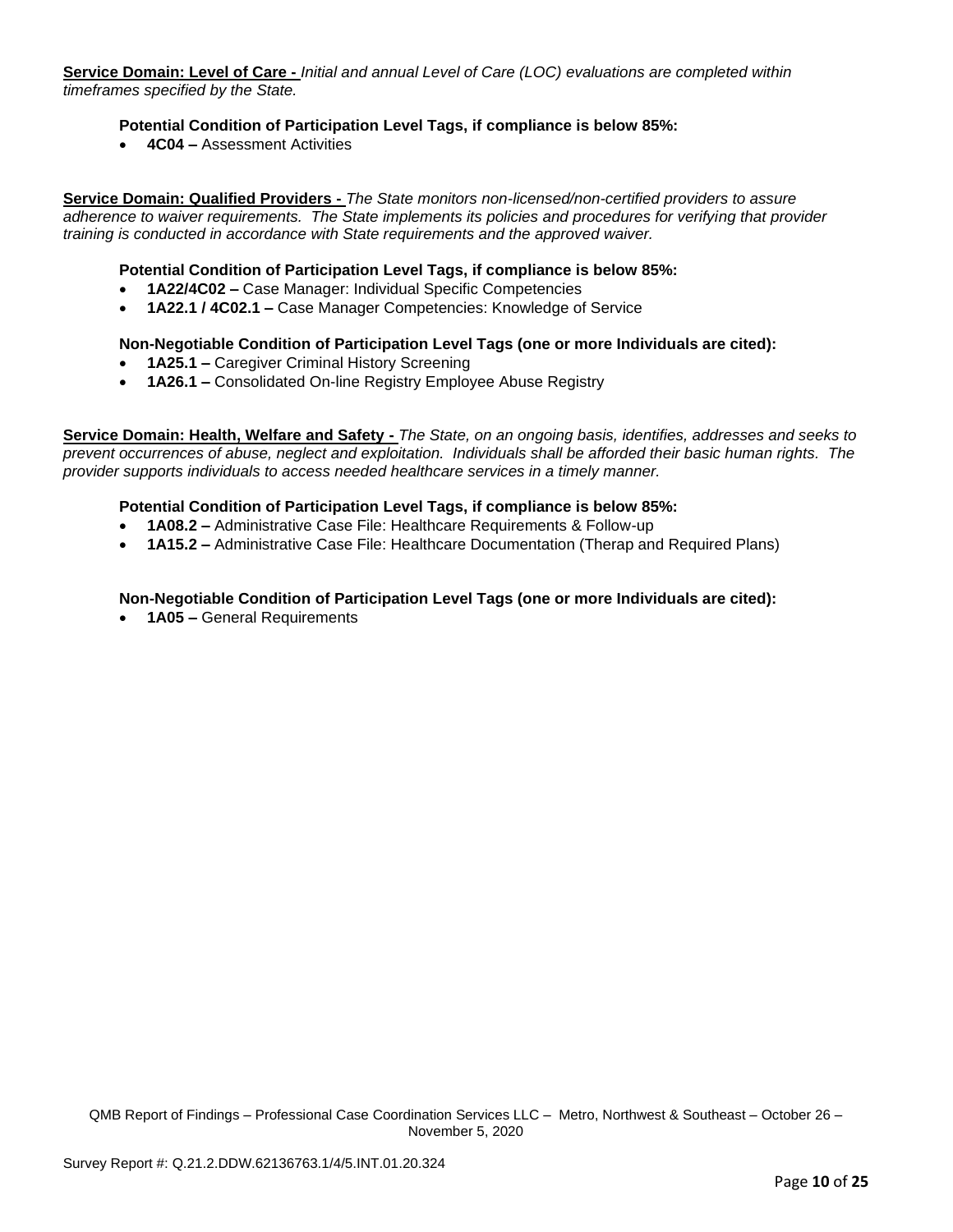## **Attachment C**

#### **Guidelines for the Provider Informal Reconsideration of Finding (IRF) Process**

#### **Introduction:**

Throughout the QMB Survey process, surveyors are openly communicating with providers. Open communication means surveyors have clarified issues and/or requested missing information before completing the review through the use of the signed/dated "Document Request," or "Administrative Needs," etc. forms. Regardless, there may still be instances where the provider disagrees with a specific finding. Providers may use the following process to informally dispute a finding.

#### **Instructions:**

- 1. The Informal Reconsideration of the Finding (IRF) request must be received in writing to the QMB Deputy Bureau Chief **within 10 business days** of receipt of the final Report of Findings **(***Note: No extensions are granted for the IRF)***.**
- 2. The written request for an IRF *must* be completed on the QMB Request for Informal Reconsideration of Finding form available on the QMB website: <https://nmhealth.org/about/dhi/cbp/irf/>
- 3. The written request for an IRF must specify in detail the request for reconsideration and why the finding is inaccurate.
- 4. The IRF request must include all supporting documentation or evidence.
- 5. If you have questions about the IRF process, email the IRF Chairperson, Valerie V. Valdez at [valerie.valdez@state.nm.us](mailto:valerie.valdez@state.nm.us) for assistance.

#### **The following limitations apply to the IRF process:**

- The written request for an IRF and all supporting evidence must be received within 10 business days.
- Findings based on evidence requested during the survey and not provided may not be subject to reconsideration.
- The supporting documentation must be new evidence not previously reviewed or requested by the survey team.
- Providers must continue to complete their Plan of Correction during the IRF process
- Providers may not request an IRF to challenge the sampling methodology.
- Providers may not request an IRF based on disagreement with the nature of the standard or regulation.
- Providers may not request an IRF to challenge the team composition.
- Providers may not request an IRF to challenge the DHI/QMB determination of compliance or the length of their DDSD provider contract.

A Provider forfeits the right to an IRF if the request is not received within 10 business days of receiving the report and/or does not include all supporting documentation or evidence to show compliance with the standards and regulations.

The IRF Committee will review the request; the Provider will be notified in writing of the ruling; no face-to-face meeting will be conducted.

When a Provider requests that a finding be reconsidered, it does not stop or delay the Plan of Correction process. **Providers must continue to complete the Plan of Correction, including the finding in dispute regardless of the IRF status.** If a finding is removed or modified, it will be noted and removed or modified from the Report of Findings. It should be noted that in some cases a Plan of Correction may be completed prior to the IRF process being completed. The provider will be notified in writing on the decisions of the IRF committee.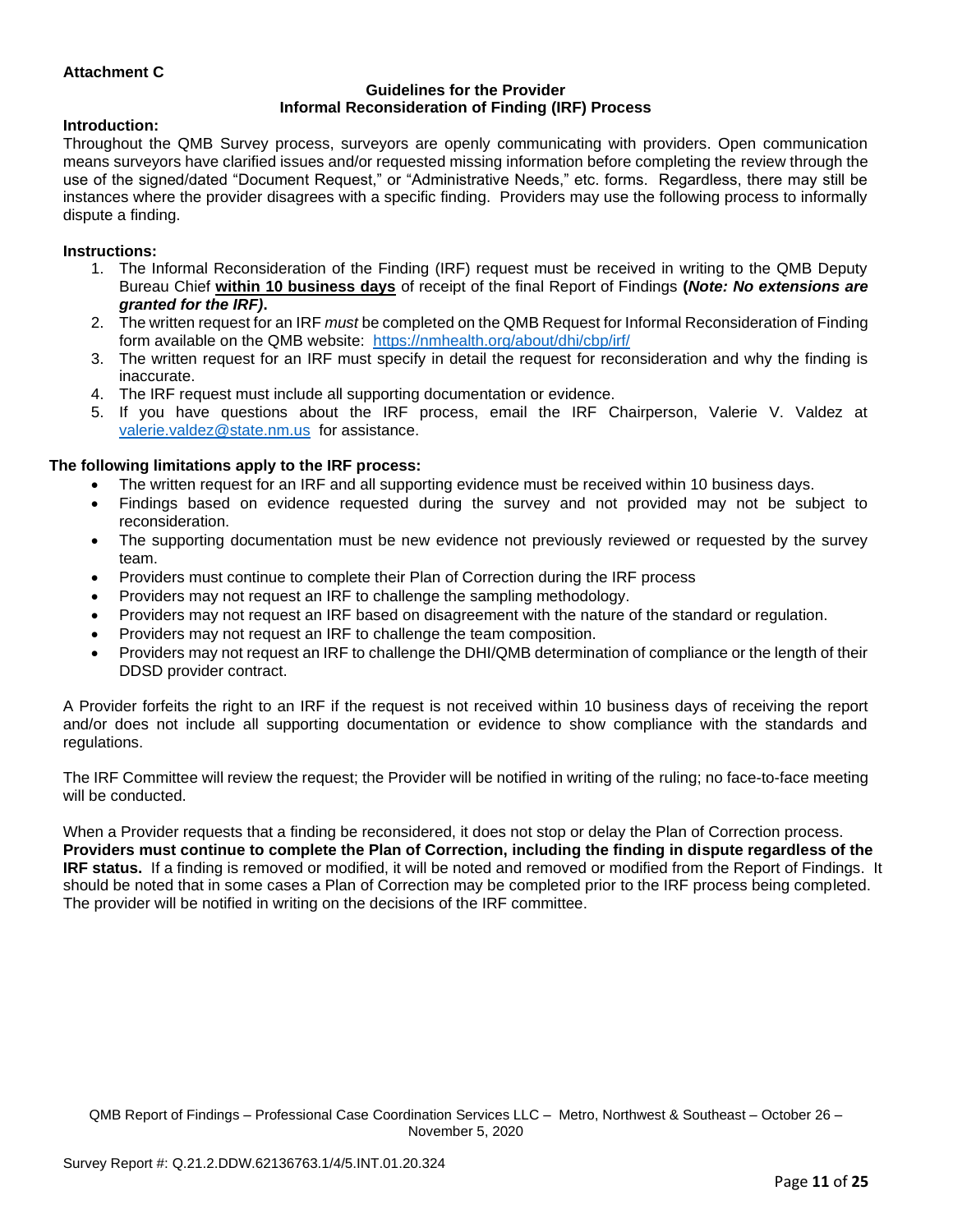## **Attachment D**

## **QMB Determinations of Compliance**

### **Compliance:**

The QMB determination of *Compliance* indicates that a provider has either no deficiencies found during a survey or that no deficiencies at the Condition of Participation Level were found. The agency has obtained a level of compliance such that there is a minimal potential for harm to individuals' health and safety. To qualify for a determination of *Compliance*, the provider must have received no Conditions of Participation Level Deficiencies and have a minimal number of Individuals on the sample affected by the findings indicated in the Standards Level Tags.

## **Partial-Compliance with Standard Level Tags:**

The QMB determination of *Partial-Compliance with Standard Level Tags* indicates that a provider is in compliance with all Condition of Participation Level deficiencies but is out of compliance with a certain percentage of Standard Level deficiencies. This partial-compliance, if not corrected, may result in a negative outcome or the potential for more than minimal harm to individuals' health and safety. There are two ways to receive a determination of Partial Compliance with Standard Level Tags:

- 1. Your Report of Findings includes 16 or fewer Standards Level Tags with between 75% and 100% of the survey sample affected in any tag.
- 2. Your Report of Findings includes 17 or more Standard Level Tags with between 50% to 74% of the survey sample affected in any tag.

## **Partial-Compliance with Standard Level Tags and Condition of Participation Level Tags:**

The QMB determination of *Partial-Compliance with Standard Level Tags and Condition of Participation Level Tags*  indicates that a provider is out of compliance with one to five  $(1 - 5)$  Condition of Participation Level Tags. This partial-compliance, if not corrected, may result in a serious negative outcome or the potential for more than minimal harm to individuals' health and safety.

### **Non-Compliance:**

The QMB determination of *Non-Compliance* indicates a provider is significantly out of compliance with both Standard Level deficiencies and Conditions of Participation level deficiencies. This non-compliance, if not corrected, may result in a serious negative outcome or the potential for more than minimal harm to individuals' health and safety. There are three ways an agency can receive a determination of Non-Compliance:

- 1. Your Report of Findings includes 17 or more total Tags with 0 to 5 Condition of Participation Level Tags with 75% to 100% of the survey sample affected in any Condition of Participation Level tag.
- 2. Your Report of Findings includes any amount of Standard Level Tags with 6 or more Condition of Participation Level Tags.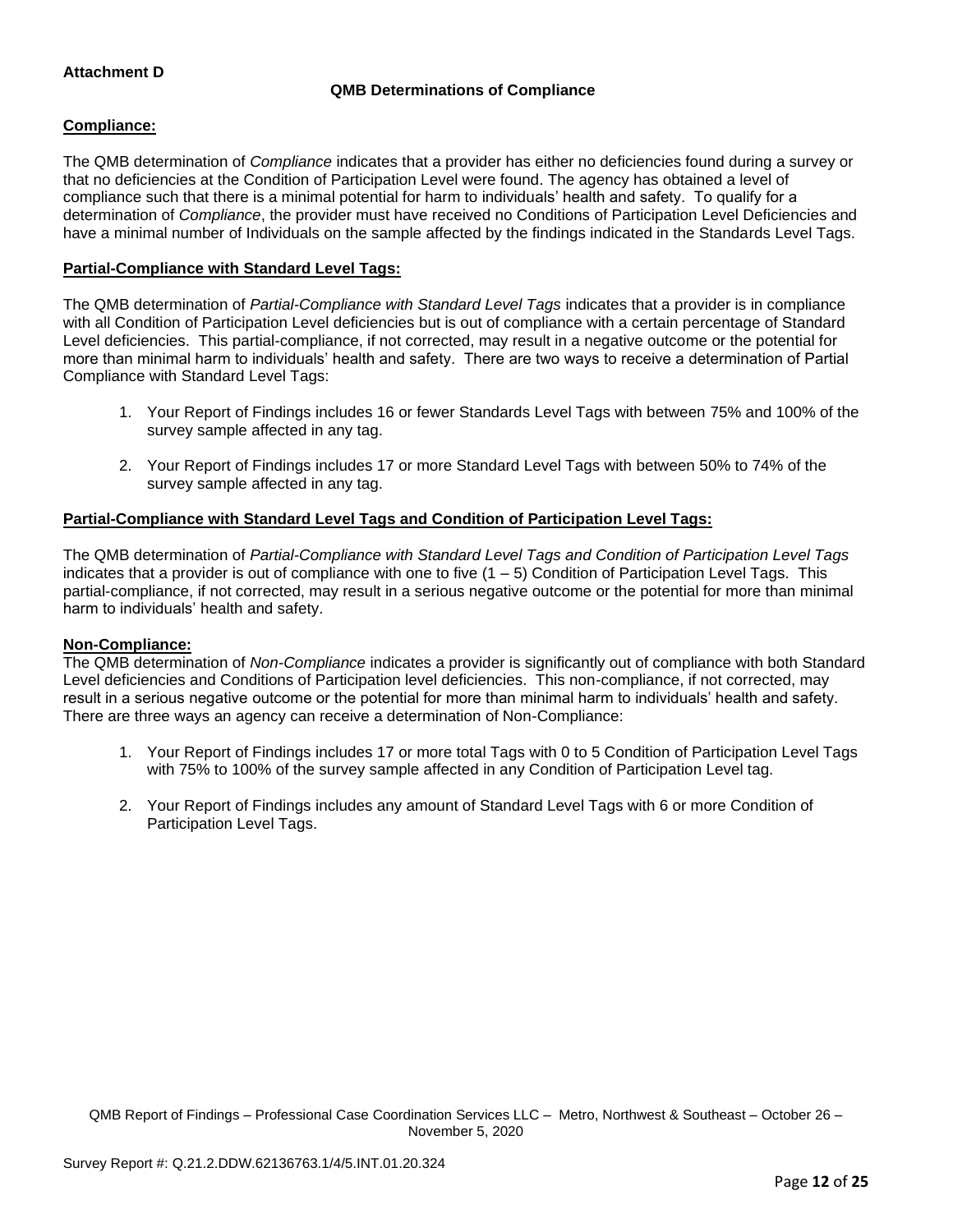| Compliance                                                                                          | Weighting                                                                                                                 |                                                                                                                                    |                                                                                                                             |                                                                                                                        |                                                                                                                         |                                                                                                                             |                                                                                                               |
|-----------------------------------------------------------------------------------------------------|---------------------------------------------------------------------------------------------------------------------------|------------------------------------------------------------------------------------------------------------------------------------|-----------------------------------------------------------------------------------------------------------------------------|------------------------------------------------------------------------------------------------------------------------|-------------------------------------------------------------------------------------------------------------------------|-----------------------------------------------------------------------------------------------------------------------------|---------------------------------------------------------------------------------------------------------------|
| <b>Determination</b>                                                                                |                                                                                                                           | LOW                                                                                                                                |                                                                                                                             | <b>MEDIUM</b>                                                                                                          |                                                                                                                         |                                                                                                                             | <b>HIGH</b>                                                                                                   |
|                                                                                                     |                                                                                                                           |                                                                                                                                    |                                                                                                                             |                                                                                                                        |                                                                                                                         |                                                                                                                             |                                                                                                               |
| <b>Total Tags:</b>                                                                                  | up to 16                                                                                                                  | 17 or more                                                                                                                         | up to 16                                                                                                                    | 17 or more                                                                                                             | <b>Any Amount</b>                                                                                                       | 17 or more                                                                                                                  | <b>Any Amount</b>                                                                                             |
|                                                                                                     | and                                                                                                                       | and                                                                                                                                | and                                                                                                                         | and                                                                                                                    | And/or                                                                                                                  | and                                                                                                                         | And/or                                                                                                        |
| COP Level Tags:                                                                                     | 0 COP                                                                                                                     | 0 COP                                                                                                                              | 0 COP                                                                                                                       | 0 COP                                                                                                                  | 1 to 5 COP                                                                                                              | 0 to 5 CoPs                                                                                                                 | 6 or more COP                                                                                                 |
|                                                                                                     | and                                                                                                                       | and                                                                                                                                | and                                                                                                                         | and                                                                                                                    |                                                                                                                         | and                                                                                                                         |                                                                                                               |
| Sample Affected:                                                                                    | 0 to 74%                                                                                                                  | 0 to 49%                                                                                                                           | 75 to 100%                                                                                                                  | 50 to 74%                                                                                                              |                                                                                                                         | 75 to 100%                                                                                                                  |                                                                                                               |
| "Non-<br>Compliance"                                                                                |                                                                                                                           |                                                                                                                                    |                                                                                                                             |                                                                                                                        |                                                                                                                         | 17 or more<br><b>Total Tags with</b><br>75 to 100% of<br>the Individuals<br>in the sample<br>cited in any<br>CoP Level tag. | Any Amount of<br><b>Standard Level</b><br>Tags and 6 or<br>more Conditions<br>of Participation<br>Level Tags. |
| "Partial Compliance<br>with Standard Level<br>tags and Condition<br>of Participation<br>Level Tags" |                                                                                                                           |                                                                                                                                    |                                                                                                                             |                                                                                                                        | <b>Any Amount</b><br><b>Standard Level</b><br>Tags, plus 1 to 5<br><b>Conditions of</b><br>Participation<br>Level tags. |                                                                                                                             |                                                                                                               |
| "Partial<br><b>Compliance with</b><br><b>Standard Level</b><br>tags"                                |                                                                                                                           |                                                                                                                                    | up to 16<br><b>Standard Level</b><br>Tags with 75<br>to 100% of the<br>individuals in<br>the sample<br>cited in any<br>tag. | 17 or more<br><b>Standard Level</b><br>Tags with 50<br>to 74% of the<br>individuals in<br>the sample<br>cited any tag. |                                                                                                                         |                                                                                                                             |                                                                                                               |
| "Compliance"                                                                                        | Up to 16<br><b>Standard Level</b><br>Tags with 0 to<br>74% of the<br>individuals in<br>the sample<br>cited in any<br>tag. | 17 or more<br><b>Standard Level</b><br>Tags with 0 to<br><b>49% of the</b><br>individuals in<br>the sample<br>cited in any<br>tag. |                                                                                                                             |                                                                                                                        |                                                                                                                         |                                                                                                                             |                                                                                                               |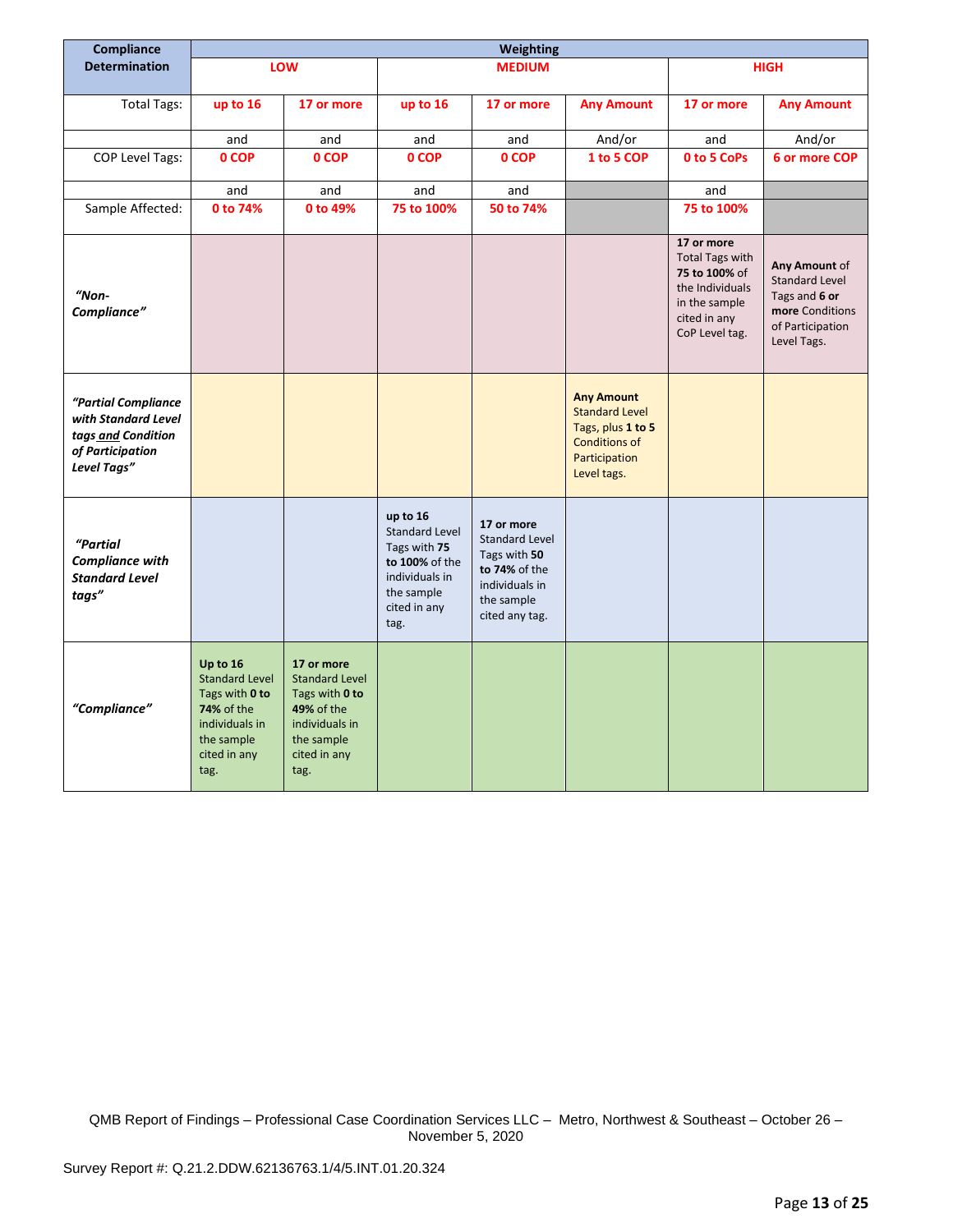**Agency: Professional Case Coordination Services LLC - Metro, Northwest, and Southeast Region** Program: Developmental Disabilities Waiver<br>Service: 2018: Case Management 2018: Case Management<br>Initial Survey Type:<br>Survey Date: **Survey Date: October 26 – November 5, 2020**

| waiver participants' needs.<br>Tag #1A08.3 Administrative Case File -<br><b>Standard Level Deficiency</b><br><b>Individual Service Plan / ISP Components</b><br><b>NMAC 7.26.5 SERVICE PLANS FOR</b><br>Based on record review, the Agency did not<br>Provider:                                                                                                                                                                                                                                                                                                                                                                                                                                                                                                                                                                                                                                                                                                                                                                                                                                                                                                                                                                                                                                                                                                                                                                                                                                                                                                                        | <b>Standard of Care</b>                                                                                                                                                                                                                                                                                                     | Agency Plan of Correction, On-going QA/QI<br><b>Completion</b><br><b>Date</b> |  |  |  |
|----------------------------------------------------------------------------------------------------------------------------------------------------------------------------------------------------------------------------------------------------------------------------------------------------------------------------------------------------------------------------------------------------------------------------------------------------------------------------------------------------------------------------------------------------------------------------------------------------------------------------------------------------------------------------------------------------------------------------------------------------------------------------------------------------------------------------------------------------------------------------------------------------------------------------------------------------------------------------------------------------------------------------------------------------------------------------------------------------------------------------------------------------------------------------------------------------------------------------------------------------------------------------------------------------------------------------------------------------------------------------------------------------------------------------------------------------------------------------------------------------------------------------------------------------------------------------------------|-----------------------------------------------------------------------------------------------------------------------------------------------------------------------------------------------------------------------------------------------------------------------------------------------------------------------------|-------------------------------------------------------------------------------|--|--|--|
|                                                                                                                                                                                                                                                                                                                                                                                                                                                                                                                                                                                                                                                                                                                                                                                                                                                                                                                                                                                                                                                                                                                                                                                                                                                                                                                                                                                                                                                                                                                                                                                        | Service Domain: Plan of Care - ISP Development & Monitoring - Service plans address all participates' assessed needs (including health and safety risk<br>factors) and goals, either by waiver services or through other means. Services plans are updated or revised at least annually or when warranted by changes in the |                                                                               |  |  |  |
|                                                                                                                                                                                                                                                                                                                                                                                                                                                                                                                                                                                                                                                                                                                                                                                                                                                                                                                                                                                                                                                                                                                                                                                                                                                                                                                                                                                                                                                                                                                                                                                        |                                                                                                                                                                                                                                                                                                                             |                                                                               |  |  |  |
| maintain a complete client record at the<br><b>State your Plan of Correction for the</b><br>administrative office for 1 of 7 individuals.<br>deficiencies cited in this tag here (How is the<br>DISABILITIES LIVING IN THE COMMUNITY.<br>deficiency going to be corrected? This can be                                                                                                                                                                                                                                                                                                                                                                                                                                                                                                                                                                                                                                                                                                                                                                                                                                                                                                                                                                                                                                                                                                                                                                                                                                                                                                 | <b>INDIVIDUALS WITH DEVELOPMENTAL</b>                                                                                                                                                                                                                                                                                       |                                                                               |  |  |  |
| specific to each deficiency cited or if possible an<br>NMAC 7.26.5.12 DEVELOPMENT OF THE<br>Review of the Agency individual case files<br>overall correction?): $\rightarrow$<br>revealed the following items were not found,<br><b>INDIVIDUAL SERVICE PLAN (ISP) -</b><br><b>PARTICIPATION IN AND SCHEDULING OF</b><br>incomplete, and/or not current:<br><b>INTERDISCIPLINARY TEAM MEETINGS.</b><br><b>ISP Signature Page:</b><br>NMAC 7.26.5.14 DEVELOPMENT OF THE<br>• Not Fully Constituted IDT (No evidence of<br><b>INDIVIDUAL SERVICE PLAN (ISP) -</b><br>Nurse involvement) (#4)<br><b>CONTENT OF INDIVIDUAL SERVICE</b><br><b>Provider:</b><br><b>PLANS.</b><br><b>Enter your ongoing Quality</b><br><b>Assurance/Quality Improvement processes</b><br>Developmental Disabilities (DD) Waiver<br>as it related to this tag number here (What is<br>Service Standards 2/26/2018; Re-Issue:<br>going to be done? How many individuals is this<br>12/28/2018; Eff 1/1/2019<br>going to affect? How often will this be completed?<br><b>Chapter 8 Case Management: 8.2.8</b><br>Who is responsible? What steps will be taken if<br><b>Maintaining a Complete Client Record:</b><br>issues are found?): $\rightarrow$<br>The CM is required to maintain documentation<br>for each person supported according to the<br>following requirements:<br>3. The case file must contain the documents<br>identified in Appendix A Client File Matrix.<br>Chapter 6 Individual Service Plan: The<br>CMS requires a person-centered service plan<br>for every person receiving HCBS. The DD |                                                                                                                                                                                                                                                                                                                             |                                                                               |  |  |  |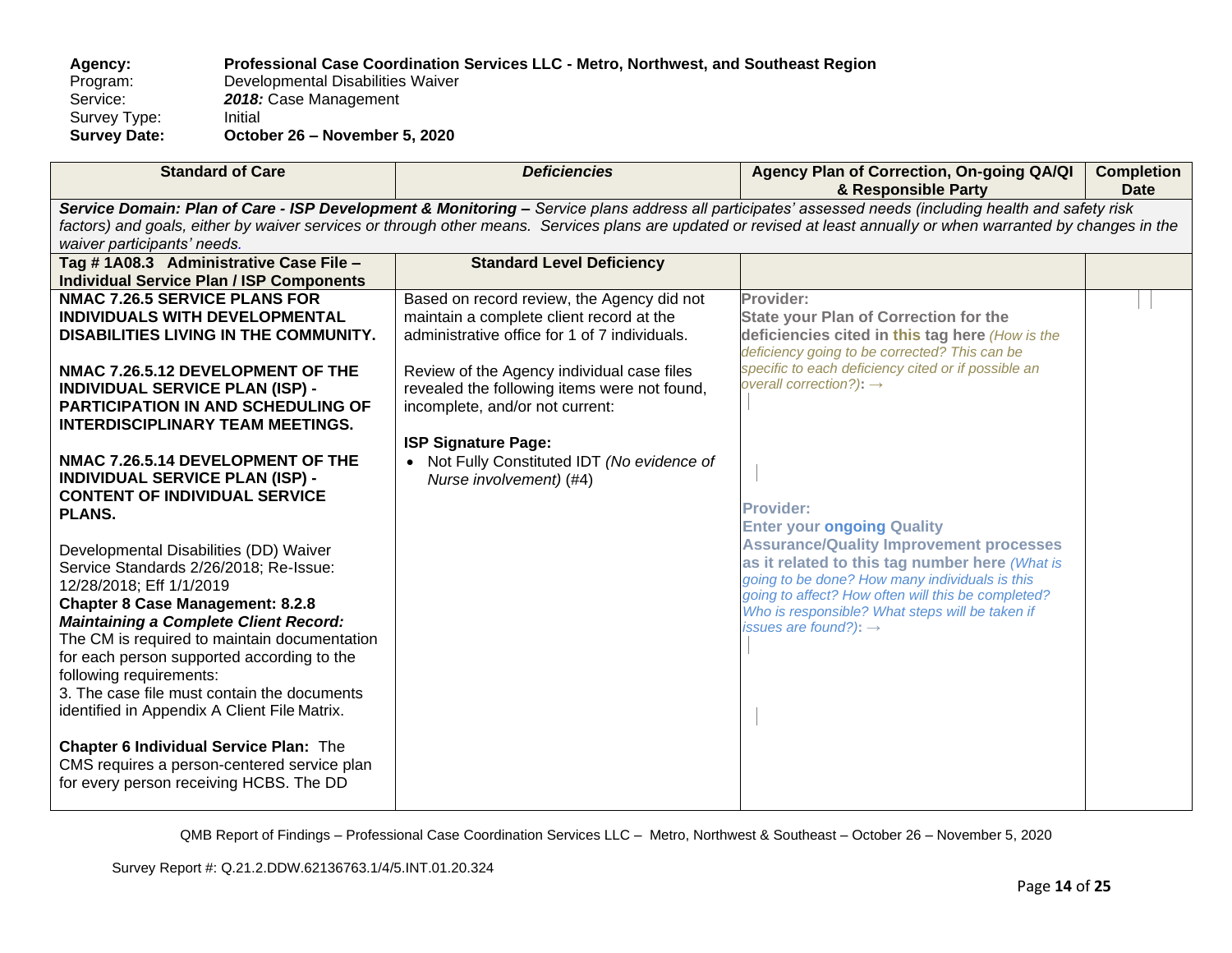| Waiver's person-centered service plan is the<br>ISP.                                    |  |  |
|-----------------------------------------------------------------------------------------|--|--|
| 6.5.2 ISP Revisions: The ISP is a dynamic                                               |  |  |
| document that changes with the person's                                                 |  |  |
| desires, circumstances, and need. IDT                                                   |  |  |
| members must collaborate and request an IDT                                             |  |  |
| meeting from the CM when a need to modify                                               |  |  |
| the ISP arises. The CM convenes the IDT                                                 |  |  |
| within ten days of receipt of any reasonable                                            |  |  |
| request to convene the team, either in person                                           |  |  |
| or through teleconference.                                                              |  |  |
| 6.6 DDSD ISP Template: The ISP must be                                                  |  |  |
| written according to templates provided by the                                          |  |  |
| DDSD. Both children and adults have                                                     |  |  |
| designated ISP templates. The ISP template                                              |  |  |
| includes Vision Statements, Desired                                                     |  |  |
| Outcomes, a meeting participant signature                                               |  |  |
| page, an Addendum A (i.e. an                                                            |  |  |
| acknowledgement of receipt of specific                                                  |  |  |
| information) and other elements depending on                                            |  |  |
| the age of the individual. The ISP templates                                            |  |  |
| may be revised and reissued by DDSD to                                                  |  |  |
| incorporate initiatives that improve person -<br>centered planning practices. Companion |  |  |
| documents may also be issued by DDSD and                                                |  |  |
| be required for use in order to better                                                  |  |  |
| demonstrate required elements of the PCP                                                |  |  |
| process and ISP development.                                                            |  |  |
| The ISP is completed by the CM with the IDT                                             |  |  |
| input and must be completed according to the                                            |  |  |
| following requirements:                                                                 |  |  |
| 1. DD Waiver Provider Agencies should not                                               |  |  |
| recommend service type, frequency, and                                                  |  |  |
| amount (except for required case management                                             |  |  |
| services) on an individual budget prior to the                                          |  |  |
| Vision Statement and Desired Outcomes being                                             |  |  |
| developed.<br>The person does not require IDT                                           |  |  |
| 2.<br>agreement/approval regarding his/her dreams,                                      |  |  |
| aspirations, and desired long-term outcomes.                                            |  |  |
| 3. When there is disagreement, the IDT is                                               |  |  |
|                                                                                         |  |  |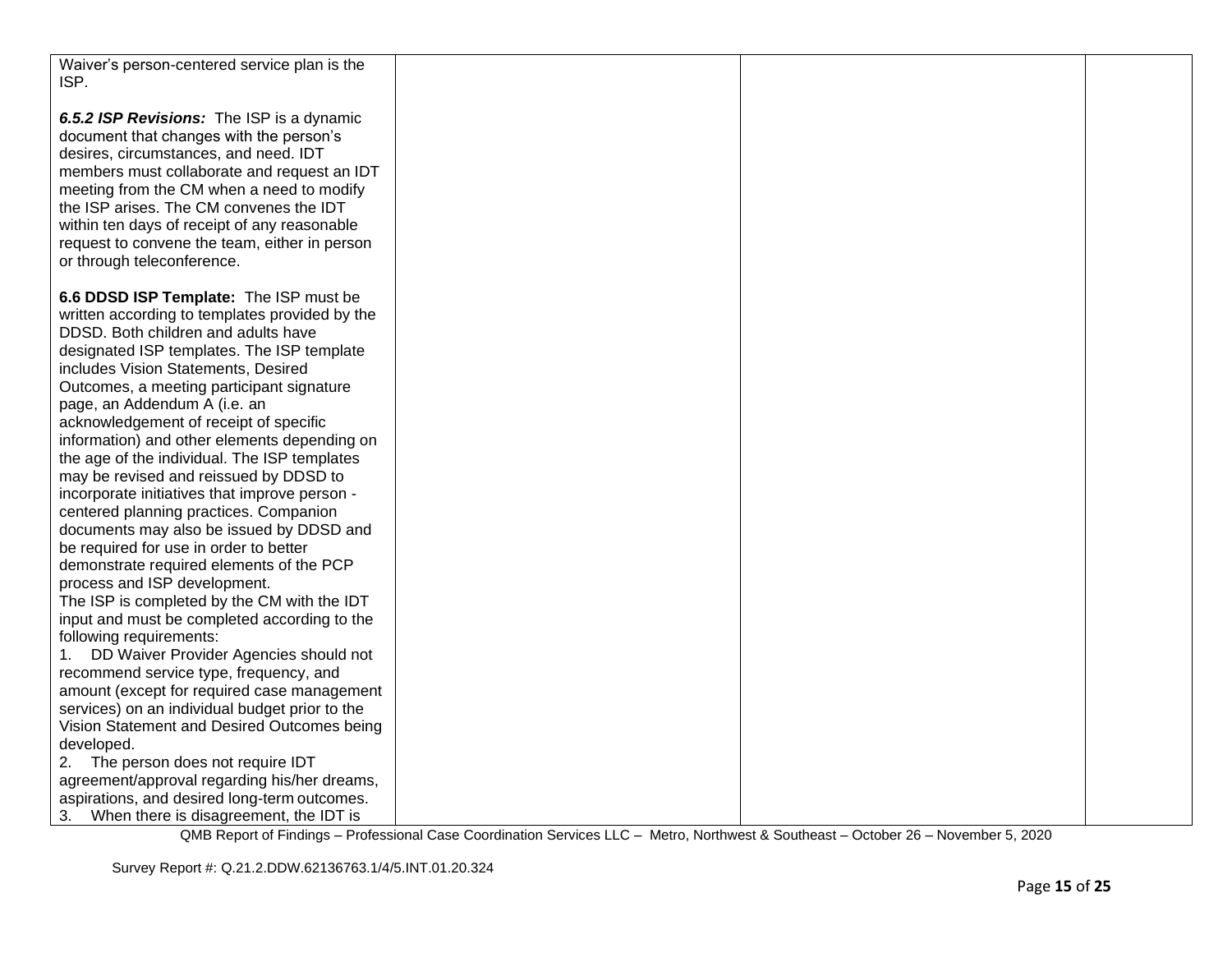| required to plan and resolve conflicts in a<br>manner that promotes health, safety, and |  |  |
|-----------------------------------------------------------------------------------------|--|--|
| quality of life through consensus. Consensus                                            |  |  |
| means a state of general agreement that                                                 |  |  |
| allows members to support the proposal, at                                              |  |  |
| least on a trial basis.<br>4. A signature page and/or documentation of                  |  |  |
| participation by phone must be completed.                                               |  |  |
| 5. The CM must review a current Addendum                                                |  |  |
| A and DHI ANE letter with the person and                                                |  |  |
| Court appointed guardian or parents of a<br>minor, if applicable.                       |  |  |
|                                                                                         |  |  |
| 6.7 Completion and Distribution of the ISP:                                             |  |  |
| The CM is required to assure all elements of                                            |  |  |
| the ISP and companion documents are<br>completed and distributed to the IDT             |  |  |
|                                                                                         |  |  |
| <b>Chapter 20: Provider Documentation and</b>                                           |  |  |
| <b>Client Records 20.2 Client Records</b>                                               |  |  |
| Requirements: All DD Waiver Provider<br>Agencies are required to create and maintain    |  |  |
| individual client records. The contents of client                                       |  |  |
| records vary depending on the unique needs of                                           |  |  |
| the person receiving services and the resultant                                         |  |  |
| information produced. The extent of<br>documentation required for individual client     |  |  |
| records per service type depends on the                                                 |  |  |
| location of the file, the type of service being                                         |  |  |
| provided, and the information necessary.                                                |  |  |
|                                                                                         |  |  |
|                                                                                         |  |  |
|                                                                                         |  |  |
|                                                                                         |  |  |
|                                                                                         |  |  |
|                                                                                         |  |  |
|                                                                                         |  |  |
|                                                                                         |  |  |
|                                                                                         |  |  |
|                                                                                         |  |  |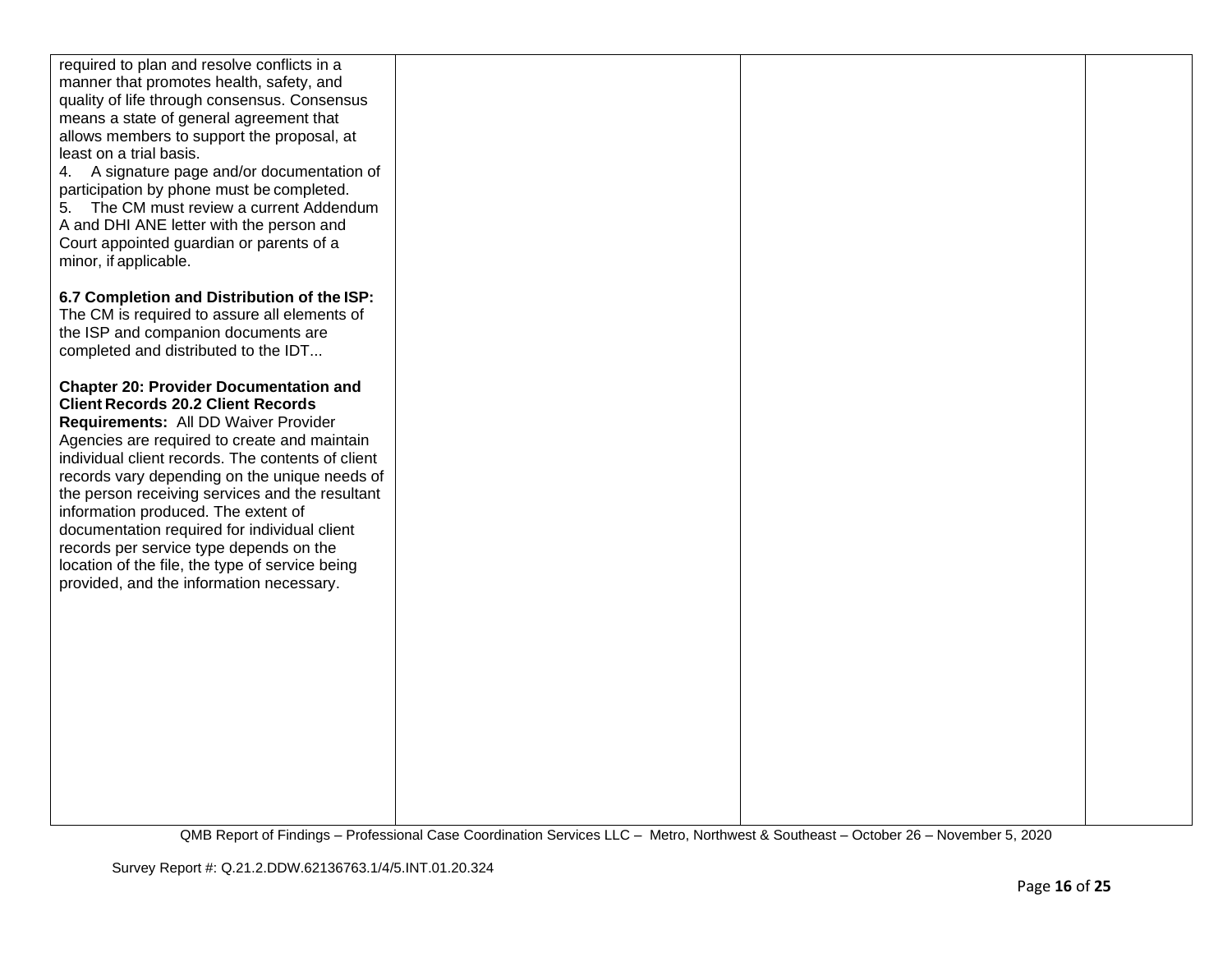| Provider:<br>Developmental Disabilities (DD) Waiver<br>Based on record review, the Agency did not<br>Service Standards 2/26/2018; Re-Issue:<br>maintain the Secondary Freedom of Choice<br><b>State your Plan of Correction for the</b><br>documentation (for current services) and/or<br>deficiencies cited in this tag here (How is the<br>12/28/2018; Eff 1/1/2019<br>deficiency going to be corrected? This can be<br>ensure individuals obtained all services through<br><b>Chapter 4: Person-Centered Planning</b><br>specific to each deficiency cited or if possible an<br>(PCP): 4.7 Choice of DD Waiver Provider<br>the Freedom of Choice Process for 1 of 7<br>overall correction?): $\rightarrow$<br><b>Agencies and Secondary Freedom of</b><br>individuals.                                                                                                                                                                                                                                                                                                                                                                                                                                                                                                                                                                                                                                                                                                                                                                                                                                                                                                                                                                                                                                                                                                                                                                                          | Tag #4C09 Secondary FOC                   | <b>Standard Level Deficiency</b> |  |
|--------------------------------------------------------------------------------------------------------------------------------------------------------------------------------------------------------------------------------------------------------------------------------------------------------------------------------------------------------------------------------------------------------------------------------------------------------------------------------------------------------------------------------------------------------------------------------------------------------------------------------------------------------------------------------------------------------------------------------------------------------------------------------------------------------------------------------------------------------------------------------------------------------------------------------------------------------------------------------------------------------------------------------------------------------------------------------------------------------------------------------------------------------------------------------------------------------------------------------------------------------------------------------------------------------------------------------------------------------------------------------------------------------------------------------------------------------------------------------------------------------------------------------------------------------------------------------------------------------------------------------------------------------------------------------------------------------------------------------------------------------------------------------------------------------------------------------------------------------------------------------------------------------------------------------------------------------------------|-------------------------------------------|----------------------------------|--|
| funded services have the right to choose any<br>Review of the Agency individual case files<br>revealed 1 out of 34 Secondary Freedom of<br>qualified provider of case management<br>Choices were not found:<br>services listed on the PFOC and a qualified<br>provider of any other DD Waiver service listed<br>on SFOC form. The PFOC is maintained by<br><b>Secondary Freedom of Choice:</b><br><b>Provider:</b><br>each Regional Office. The SFOC is maintained<br>• Adult Nursing Services (#4)<br><b>Enter your ongoing Quality</b><br>by the Provider Enrollment Unit (PEU) and<br><b>Assurance/Quality Improvement processes</b><br>made available through the SFOC website:<br>as it related to this tag number here (What is<br>http://sfoc.health.state.nm.us/.<br>going to be done? How many individuals is this<br>going to affect? How often will this be completed?<br>4.7.2. Annual Review of SFOC: Choice of<br>Who is responsible? What steps will be taken if<br>Provider Agencies must be continually<br>issues are found?): $\rightarrow$<br>assured. A person has a right to change<br>Provider Agencies if he/she is not satisfied with<br>services at any time.<br>The SFOC form must be utilized when<br>1.<br>the person and/or legal guardian wants to<br>change Provider Agencies.<br>The SFOC must be signed at the time of<br>2.<br>the initial service selection and reviewed<br>annually by the CM and the person and/or<br>guardian.<br>3.<br>A current list of approved Provider<br>Agencies by county for all DD Waiver<br>services is available through the SFOC<br>website: http://sfoc.health.state.nm.us/<br><b>Chapter 8 Case Management: 8.2.8</b><br><b>Maintaining a Complete Client Record:</b><br>The CM is required to maintain documentation<br>for each person supported according to the<br>following requirements:<br>3. The case file must contain the documents<br>identified in Appendix A Client File Matrix. | Choice (SFOC): People receiving DD Waiver |                                  |  |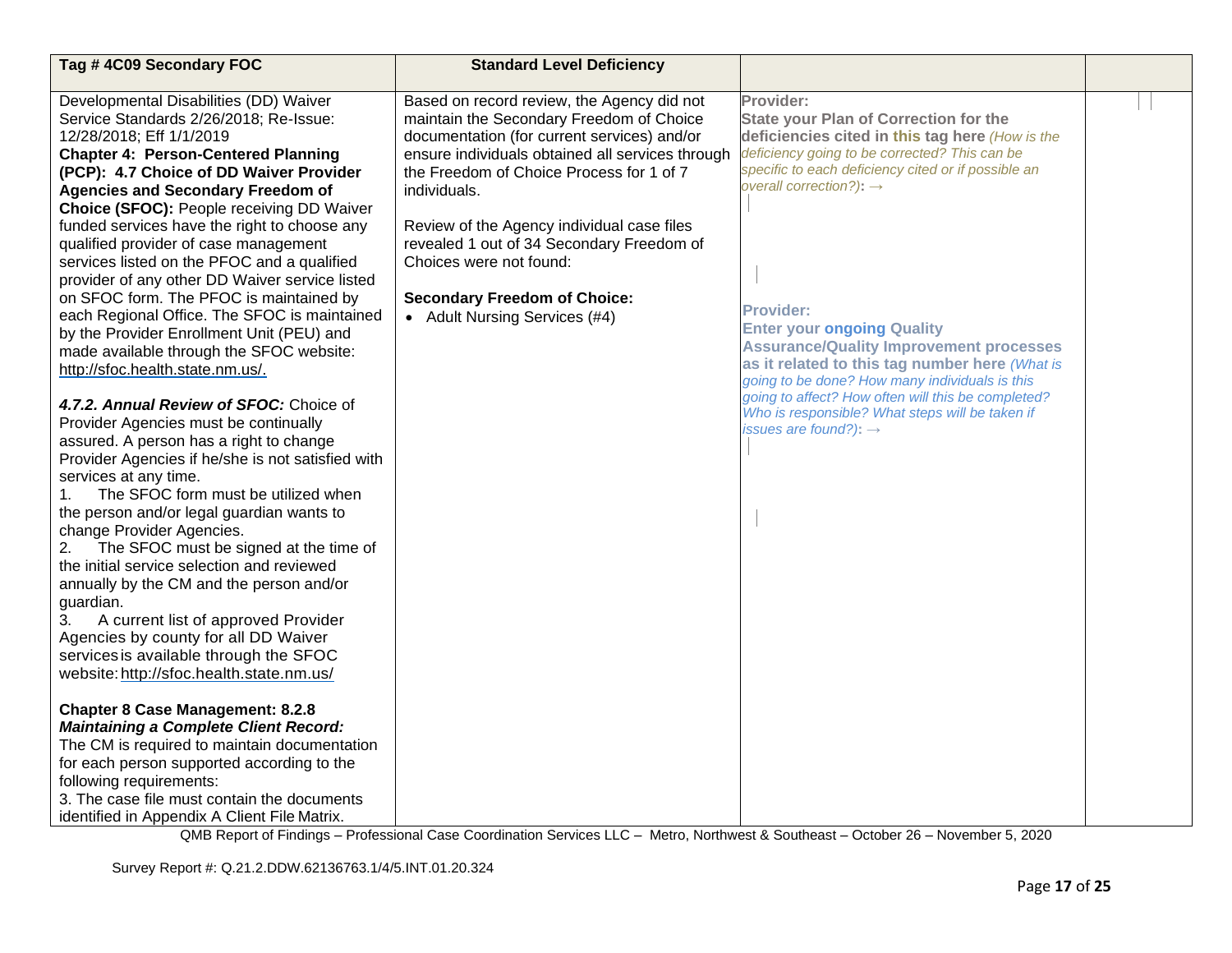| <b>Chapter 20: Provider Documentation and</b><br><b>Client Records 20.2 Client Records</b><br>Requirements: All DD Waiver Provider<br>Agencies are required to create and maintain<br>individual client records. The contents of client<br>records vary depending on the unique needs of<br>the person receiving services and the resultant<br>information produced. The extent of<br>documentation required for individual client<br>records per service type depends on the<br>location of the file, the type of service being<br>provided, and the information necessary. |  |  |
|------------------------------------------------------------------------------------------------------------------------------------------------------------------------------------------------------------------------------------------------------------------------------------------------------------------------------------------------------------------------------------------------------------------------------------------------------------------------------------------------------------------------------------------------------------------------------|--|--|
|                                                                                                                                                                                                                                                                                                                                                                                                                                                                                                                                                                              |  |  |
|                                                                                                                                                                                                                                                                                                                                                                                                                                                                                                                                                                              |  |  |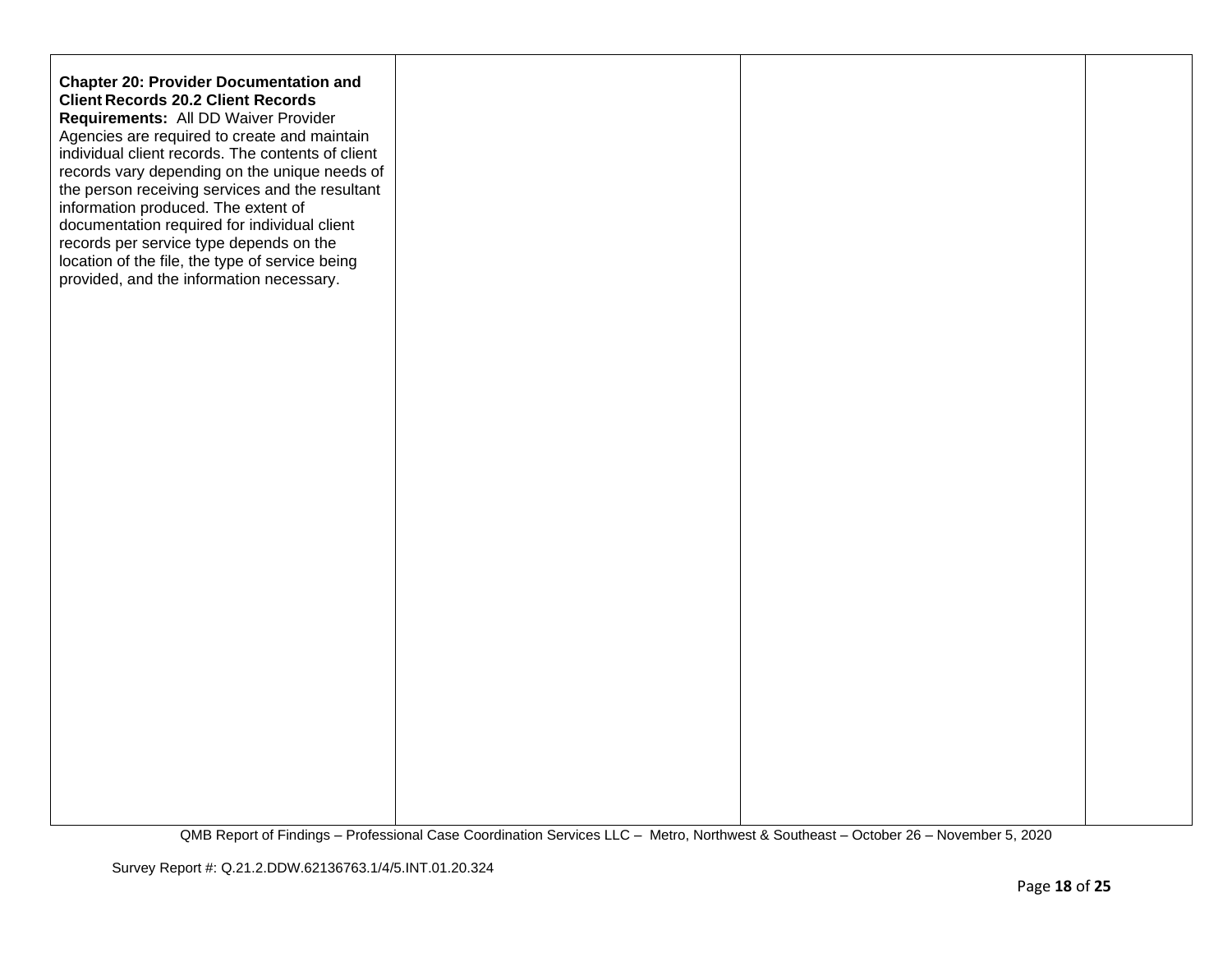| <b>Standard of Care</b>                                                                                                                                                                                                                                                                                                                                                                                                                                                                                                                                                                                                                                                                                                                                                                                                                                                                                                                                                                                                                                                                                                                                                                                                                                                                                                                                                                                                                 | <b>Deficiencies</b>                                                                                                                                                                                                                                                                                                                             | Agency Plan of Correction, On-going QA/QI<br>& Responsible Party                                                                                                                                                                                                                                                                                                                                                                                                                                                                                                                                                         | <b>Completion</b><br><b>Date</b> |  |
|-----------------------------------------------------------------------------------------------------------------------------------------------------------------------------------------------------------------------------------------------------------------------------------------------------------------------------------------------------------------------------------------------------------------------------------------------------------------------------------------------------------------------------------------------------------------------------------------------------------------------------------------------------------------------------------------------------------------------------------------------------------------------------------------------------------------------------------------------------------------------------------------------------------------------------------------------------------------------------------------------------------------------------------------------------------------------------------------------------------------------------------------------------------------------------------------------------------------------------------------------------------------------------------------------------------------------------------------------------------------------------------------------------------------------------------------|-------------------------------------------------------------------------------------------------------------------------------------------------------------------------------------------------------------------------------------------------------------------------------------------------------------------------------------------------|--------------------------------------------------------------------------------------------------------------------------------------------------------------------------------------------------------------------------------------------------------------------------------------------------------------------------------------------------------------------------------------------------------------------------------------------------------------------------------------------------------------------------------------------------------------------------------------------------------------------------|----------------------------------|--|
| Service Domain: Health and Welfare - The state, on an ongoing basis, identifies, addresses and seeks to prevent occurrences of abuse, neglect and<br>exploitation. Individuals shall be afforded their basic human rights. The provider supports individuals to access needed healthcare services in a timely manner.                                                                                                                                                                                                                                                                                                                                                                                                                                                                                                                                                                                                                                                                                                                                                                                                                                                                                                                                                                                                                                                                                                                   |                                                                                                                                                                                                                                                                                                                                                 |                                                                                                                                                                                                                                                                                                                                                                                                                                                                                                                                                                                                                          |                                  |  |
| Tag # 1A15.2 Administrative Case File:                                                                                                                                                                                                                                                                                                                                                                                                                                                                                                                                                                                                                                                                                                                                                                                                                                                                                                                                                                                                                                                                                                                                                                                                                                                                                                                                                                                                  | <b>Standard Level Deficiency</b>                                                                                                                                                                                                                                                                                                                |                                                                                                                                                                                                                                                                                                                                                                                                                                                                                                                                                                                                                          |                                  |  |
|                                                                                                                                                                                                                                                                                                                                                                                                                                                                                                                                                                                                                                                                                                                                                                                                                                                                                                                                                                                                                                                                                                                                                                                                                                                                                                                                                                                                                                         |                                                                                                                                                                                                                                                                                                                                                 |                                                                                                                                                                                                                                                                                                                                                                                                                                                                                                                                                                                                                          |                                  |  |
| <b>Required Plans)</b>                                                                                                                                                                                                                                                                                                                                                                                                                                                                                                                                                                                                                                                                                                                                                                                                                                                                                                                                                                                                                                                                                                                                                                                                                                                                                                                                                                                                                  |                                                                                                                                                                                                                                                                                                                                                 |                                                                                                                                                                                                                                                                                                                                                                                                                                                                                                                                                                                                                          |                                  |  |
| <b>Healthcare Documentation (Therap and</b><br>Developmental Disabilities (DD) Waiver<br>Service Standards 2/26/2018; Re-Issue:<br>12/28/2018; Eff 1/1/2019<br><b>Chapter 8 Case Management: 8.2.8</b><br><b>Maintaining a Complete Client Record:</b><br>The CM is required to maintain documentation<br>for each person supported according to the<br>following requirements:<br>3. The case file must contain the documents<br>identified in Appendix A Client File Matrix.<br><b>Chapter 20: Provider Documentation and</b><br><b>Client Records: 20.2 Client Records</b><br>Requirements: All DD Waiver Provider<br>Agencies are required to create and maintain<br>individual client records. The contents of client<br>records vary depending on the unique needs<br>of the person receiving services and the<br>resultant information produced. The extent of<br>documentation required for individual client<br>records per service type depends on the<br>location of the file, the type of service being<br>provided, and the information necessary.<br>DD Waiver Provider Agencies are required to<br>adhere to the following:<br>Client records must contain all documents<br>1.<br>essential to the service being provided and<br>essential to ensuring the health and safety of<br>the person during the provision of the service.<br>2. Provider Agencies must have readily<br>accessible records in home and community | Based on record review, the Agency did not<br>maintain a complete client record at the<br>administrative office for 1 of 7 individuals.<br>Review of the Agency individual case files<br>revealed the following items were not found,<br>incomplete, and/or not current:<br><b>Aspiration Risk Screening Tool (ARST):</b><br>• Not Found $(H4)$ | Provider:<br><b>State your Plan of Correction for the</b><br>deficiencies cited in this tag here (How is the<br>deficiency going to be corrected? This can be<br>specific to each deficiency cited or if possible an<br>overall correction?): $\rightarrow$<br><b>Provider:</b><br><b>Enter your ongoing Quality</b><br><b>Assurance/Quality Improvement processes</b><br>as it related to this tag number here (What is<br>going to be done? How many individuals is this<br>going to affect? How often will this be completed?<br>Who is responsible? What steps will be taken if<br>issues are found?): $\rightarrow$ |                                  |  |
| settings in paper or electronic form. Secure                                                                                                                                                                                                                                                                                                                                                                                                                                                                                                                                                                                                                                                                                                                                                                                                                                                                                                                                                                                                                                                                                                                                                                                                                                                                                                                                                                                            |                                                                                                                                                                                                                                                                                                                                                 |                                                                                                                                                                                                                                                                                                                                                                                                                                                                                                                                                                                                                          |                                  |  |
| access to electronic records through the<br>Therap web-based system using computers or<br>mobile devices is acceptable.                                                                                                                                                                                                                                                                                                                                                                                                                                                                                                                                                                                                                                                                                                                                                                                                                                                                                                                                                                                                                                                                                                                                                                                                                                                                                                                 |                                                                                                                                                                                                                                                                                                                                                 |                                                                                                                                                                                                                                                                                                                                                                                                                                                                                                                                                                                                                          |                                  |  |
|                                                                                                                                                                                                                                                                                                                                                                                                                                                                                                                                                                                                                                                                                                                                                                                                                                                                                                                                                                                                                                                                                                                                                                                                                                                                                                                                                                                                                                         |                                                                                                                                                                                                                                                                                                                                                 |                                                                                                                                                                                                                                                                                                                                                                                                                                                                                                                                                                                                                          |                                  |  |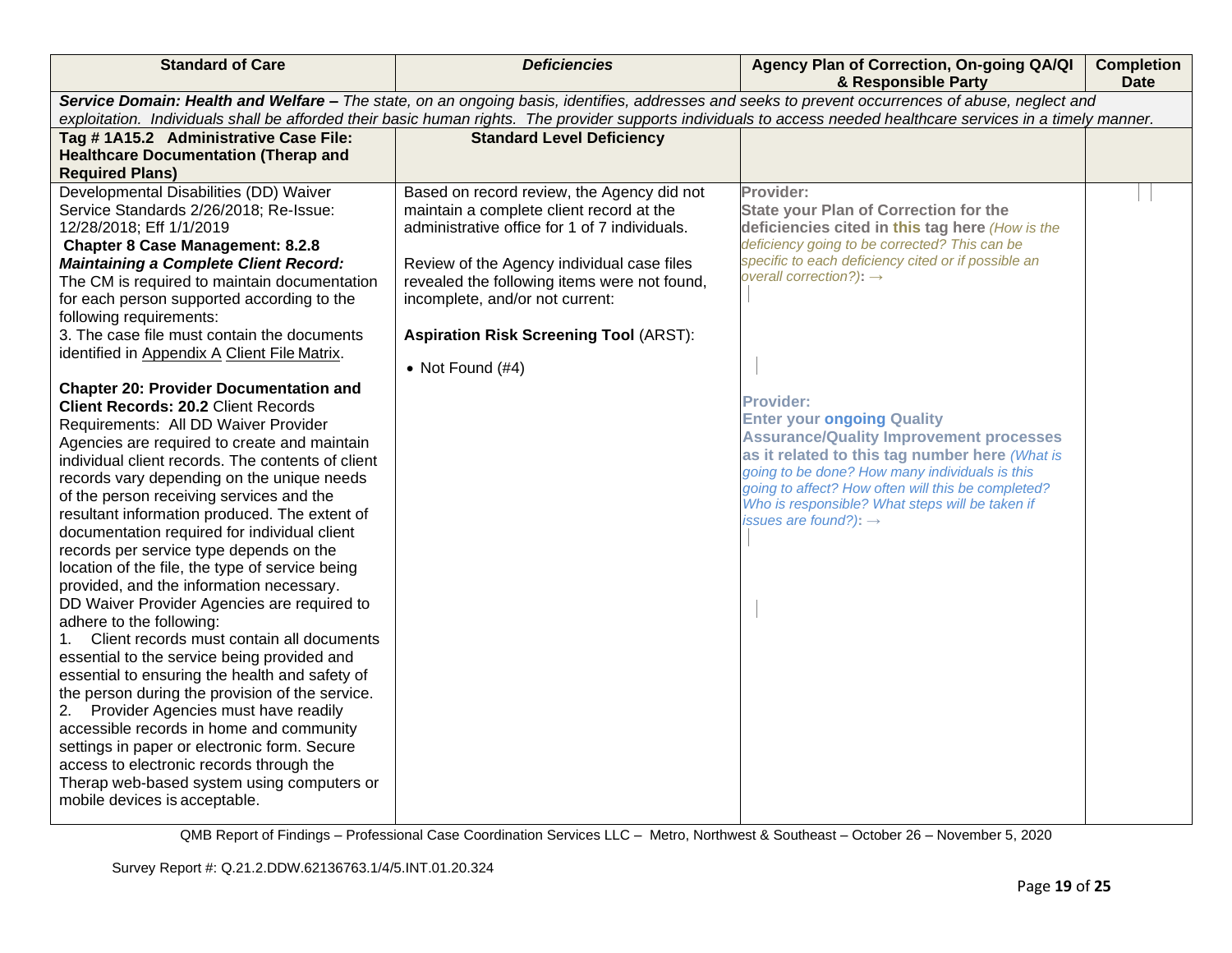| 3.<br>Provider Agencies are responsible for        |  |  |
|----------------------------------------------------|--|--|
| ensuring that all plans created by nurses, RDs,    |  |  |
| therapists or BSCs are present in all needed       |  |  |
| settings.                                          |  |  |
| 4. Provider Agencies must maintain records         |  |  |
| of all documents produced by agency                |  |  |
| personnel or contractors on behalf of each         |  |  |
| person, including any routine notes or data,       |  |  |
| annual assessments, semi-annual reports,           |  |  |
| evidence of training provided/received,            |  |  |
| progress notes, and any other interactions for     |  |  |
| which billing is generated.                        |  |  |
| 5. Each Provider Agency is responsible for         |  |  |
| maintaining the daily or other contact notes       |  |  |
| documenting the nature and frequency of            |  |  |
| service delivery, as well as data tracking only    |  |  |
| for the services provided by their agency.         |  |  |
| 6. The current Client File Matrix found in         |  |  |
| Appendix A Client File Matrix details the          |  |  |
| minimum requirements for records to be stored      |  |  |
| in agency office files, the delivery site, or with |  |  |
| DSP while providing services in the                |  |  |
| community.                                         |  |  |
| 7. All records pertaining to JCMs must be          |  |  |
| retained permanently and must be made              |  |  |
| available to DDSD upon request, upon the           |  |  |
| termination or expiration of a provider            |  |  |
| agreement, or upon provider withdrawal from        |  |  |
| services.                                          |  |  |
|                                                    |  |  |
| <b>Chapter 3 Safeguards: 3.1.1 Decision</b>        |  |  |
| <b>Consultation Process (DCP): Health</b>          |  |  |
| decisions are the sole domain of waiver            |  |  |
| participants, their guardians or healthcare        |  |  |
| decision makers. Participants and their            |  |  |
| healthcare decision makers can confidently         |  |  |
| make decisions that are compatible with their      |  |  |
| personal and cultural values. Provider             |  |  |
| Agencies are required to support the informed      |  |  |
| decision making of waiver participants by          |  |  |
| supporting access to medical consultation,         |  |  |
| information, and other available resources         |  |  |
| according to the following:                        |  |  |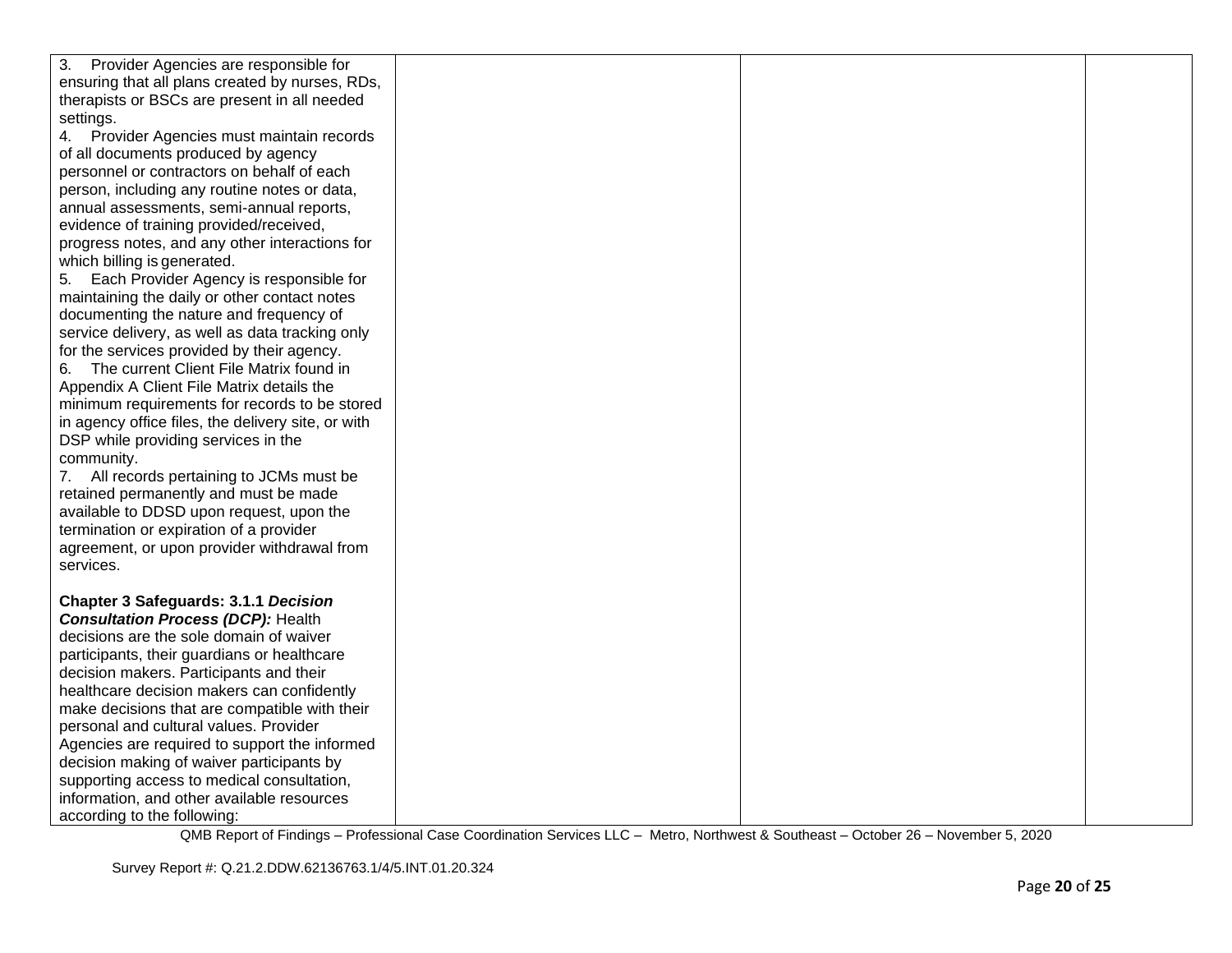| The DCP is used when a person or<br>1.<br>his/her guardian/healthcare decision maker<br>has concerns, needs more information about<br>health-related issues, or has decided not to<br>follow all or part of an order, recommendation,<br>or suggestion. This includes, but is not limited<br>to:<br>a. medical orders or recommendations from<br>the Primary Care Practitioner, Specialists |  |  |
|---------------------------------------------------------------------------------------------------------------------------------------------------------------------------------------------------------------------------------------------------------------------------------------------------------------------------------------------------------------------------------------------|--|--|
| or other licensed medical or healthcare<br>practitioners such as a Nurse Practitioner<br>(NP or CNP), Physician Assistant (PA) or<br>Dentist;<br>b. clinical recommendations made by<br>registered/licensed clinicians who are                                                                                                                                                              |  |  |
| either members of the IDT or clinicians<br>who have performed an evaluation such<br>as a video-fluoroscopy;<br>c. health related recommendations or<br>suggestions from oversight activities such<br>as the Individual Quality Review (IQR) or                                                                                                                                              |  |  |
| other DOH review or oversight activities;<br>and<br>d. recommendations made through a<br>Healthcare Plan (HCP), including a<br><b>Comprehensive Aspiration Risk</b><br>Management Plan (CARMP), or another<br>plan.                                                                                                                                                                         |  |  |
| 2. When the person/guardian disagrees<br>with a recommendation or does not agree<br>with the implementation of that<br>recommendation, Provider Agencies<br>follow the DCP and attend the meeting<br>coordinated by the CM. During this<br>meeting:                                                                                                                                         |  |  |
| a. Providers inform the person/guardian of<br>the rationale for that recommendation,<br>so that the benefit is made clear. This<br>will be done in layman's terms and will<br>include basic sharing of information<br>designed to assist the person/guardian<br>with understanding the risks and                                                                                            |  |  |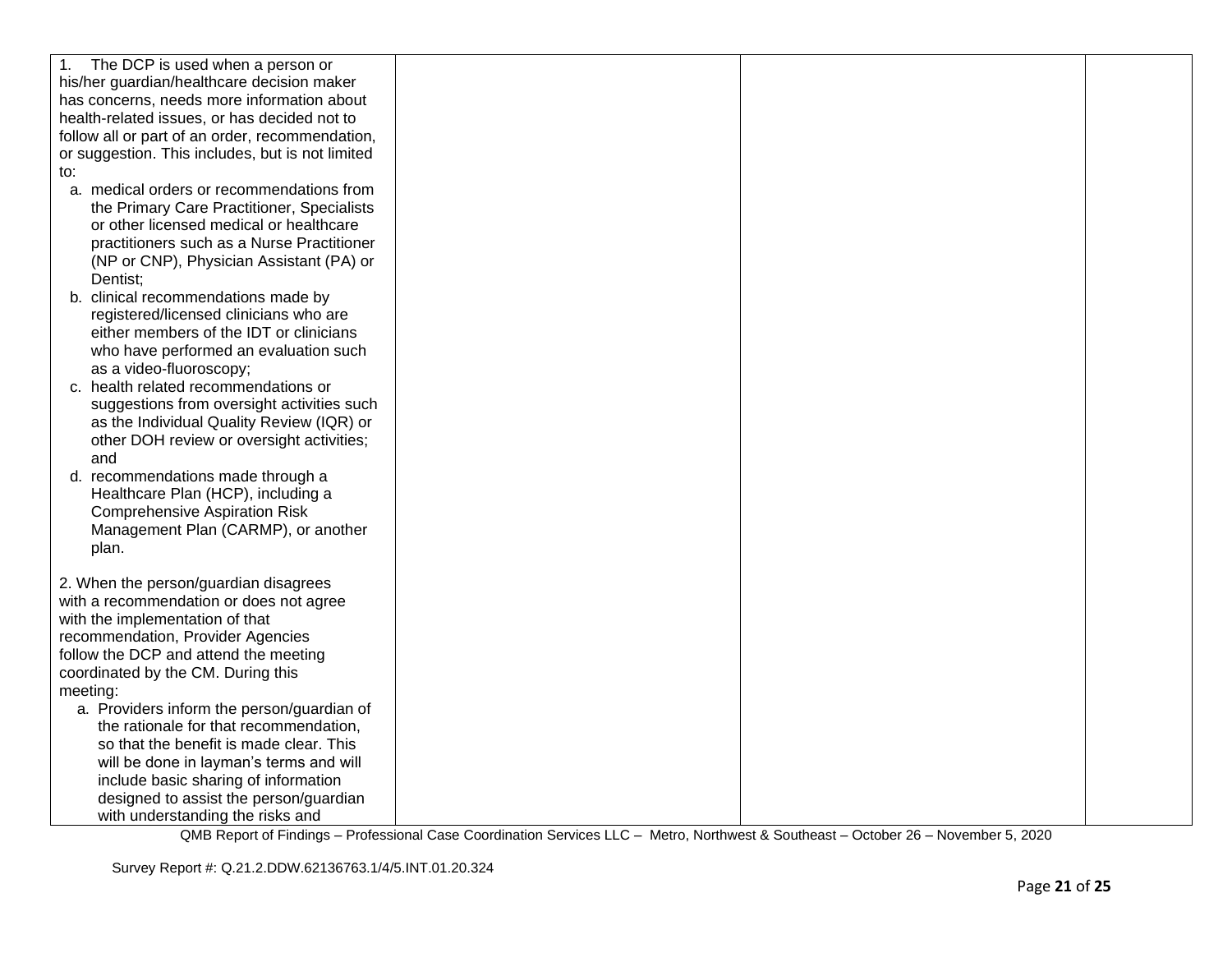| benefits of the recommendation.<br>b. The information will be focused on the<br>specific area of concern by the<br>person/guardian. Alternatives should be<br>presented, when available, if the<br>guardian is interested in considering<br>other options for implementation.<br>c. Providers support the person/guardian to<br>make an informed decision.<br>d. The decision made by the<br>person/guardian during the meeting is<br>accepted; plans are modified; and the<br>IDT honors this health decision in every<br>setting. |  |  |
|-------------------------------------------------------------------------------------------------------------------------------------------------------------------------------------------------------------------------------------------------------------------------------------------------------------------------------------------------------------------------------------------------------------------------------------------------------------------------------------------------------------------------------------|--|--|
|                                                                                                                                                                                                                                                                                                                                                                                                                                                                                                                                     |  |  |
|                                                                                                                                                                                                                                                                                                                                                                                                                                                                                                                                     |  |  |
|                                                                                                                                                                                                                                                                                                                                                                                                                                                                                                                                     |  |  |
|                                                                                                                                                                                                                                                                                                                                                                                                                                                                                                                                     |  |  |
|                                                                                                                                                                                                                                                                                                                                                                                                                                                                                                                                     |  |  |
|                                                                                                                                                                                                                                                                                                                                                                                                                                                                                                                                     |  |  |
|                                                                                                                                                                                                                                                                                                                                                                                                                                                                                                                                     |  |  |
|                                                                                                                                                                                                                                                                                                                                                                                                                                                                                                                                     |  |  |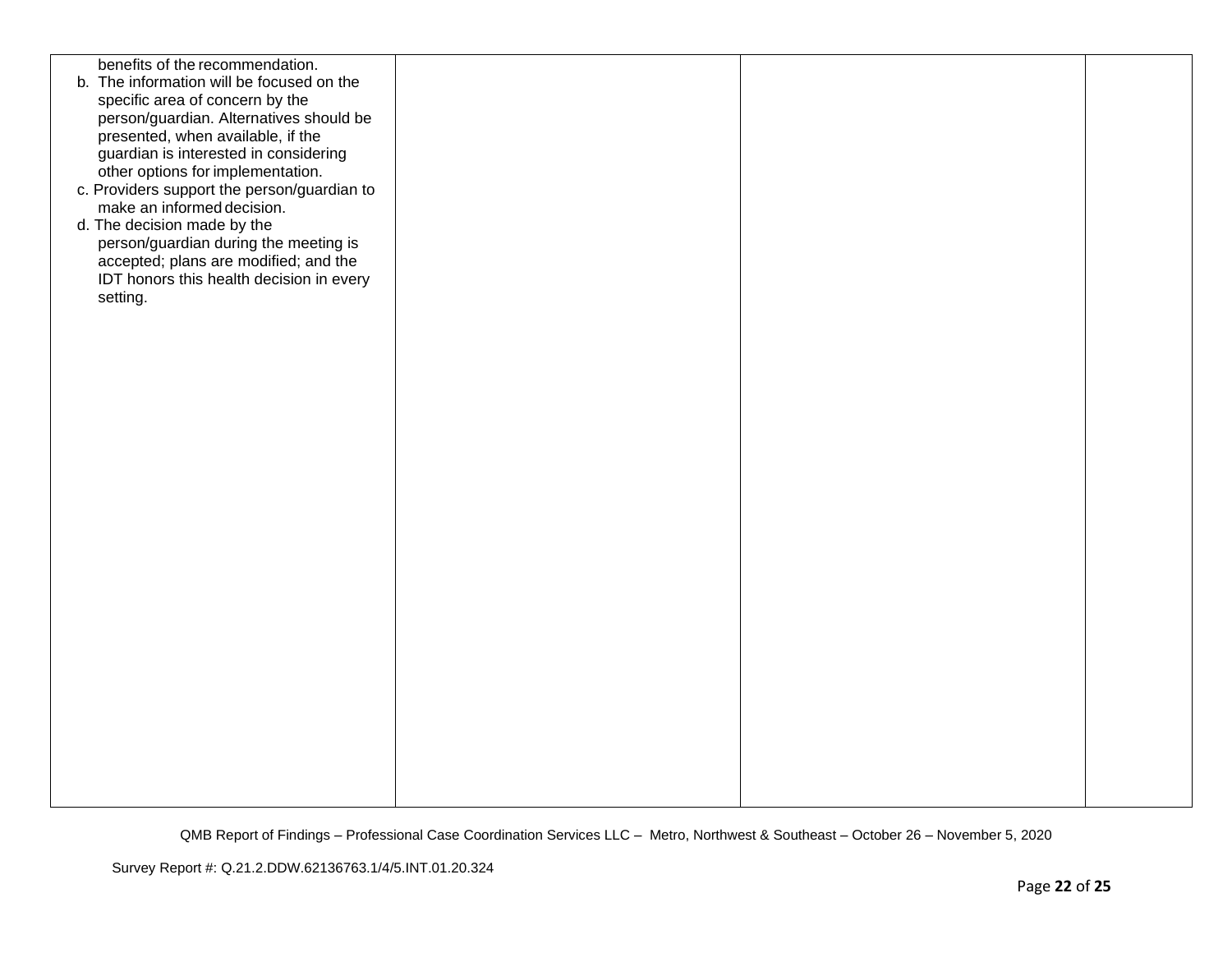| <b>Standard of Care</b>                                                                                                                               | <b>Deficiencies</b>                                | Agency Plan of Correction, On-going QA/QI<br>& Responsible Party | <b>Completion</b><br><b>Date</b> |  |
|-------------------------------------------------------------------------------------------------------------------------------------------------------|----------------------------------------------------|------------------------------------------------------------------|----------------------------------|--|
| Service Domain: Medicaid Billing/Reimbursement - State financial oversight exists to assure that claims are coded and paid for in accordance with the |                                                    |                                                                  |                                  |  |
| reimbursement methodology specified in the approved waiver.                                                                                           |                                                    |                                                                  |                                  |  |
| Tag #1A12 All Services Reimbursement                                                                                                                  | <b>No Deficient Practices Found</b>                |                                                                  |                                  |  |
| Developmental Disabilities (DD) Waiver                                                                                                                | Based on record review, the Agency                 |                                                                  |                                  |  |
| Service Standards 2/26/2018; Re-Issue:                                                                                                                | maintained all the records necessary to fully      |                                                                  |                                  |  |
| 12/28/2018; Eff 1/1/2019                                                                                                                              | disclose the nature, quality, amount and           |                                                                  |                                  |  |
| <b>Chapter 21: Billing Requirements: 21.4</b>                                                                                                         | medical necessity of services furnished to an      |                                                                  |                                  |  |
| <b>Recording Keeping and Documentation</b>                                                                                                            | eligible recipient who is currently receiving case |                                                                  |                                  |  |
| <b>Requirements:</b>                                                                                                                                  | management for 7 of 7 individuals.                 |                                                                  |                                  |  |
| DD Waiver Provider Agencies must maintain                                                                                                             |                                                    |                                                                  |                                  |  |
| all records necessary to demonstrate proper                                                                                                           | Progress notes and billing records supported       |                                                                  |                                  |  |
| provision of services for Medicaid billing. At a                                                                                                      | billing activities for the months of July, August, |                                                                  |                                  |  |
| minimum, Provider Agencies must adhere to                                                                                                             | and September 2020                                 |                                                                  |                                  |  |
| the following:                                                                                                                                        |                                                    |                                                                  |                                  |  |
| 1. The level and type of service provided                                                                                                             |                                                    |                                                                  |                                  |  |
| must be supported in the ISP and have an                                                                                                              |                                                    |                                                                  |                                  |  |
| approved budget prior to service delivery and                                                                                                         |                                                    |                                                                  |                                  |  |
| billing.                                                                                                                                              |                                                    |                                                                  |                                  |  |
| 2. Comprehensive documentation of direct                                                                                                              |                                                    |                                                                  |                                  |  |
| service delivery must include, at a minimum:                                                                                                          |                                                    |                                                                  |                                  |  |
| a. the agency name;                                                                                                                                   |                                                    |                                                                  |                                  |  |
| b. the name of the recipient of the service;                                                                                                          |                                                    |                                                                  |                                  |  |
| c. the location of theservice;                                                                                                                        |                                                    |                                                                  |                                  |  |
| d. the date of the service;                                                                                                                           |                                                    |                                                                  |                                  |  |
| e. the type of service;                                                                                                                               |                                                    |                                                                  |                                  |  |
| f. the start and end times of theservice;                                                                                                             |                                                    |                                                                  |                                  |  |
| g. the signature and title of each staff                                                                                                              |                                                    |                                                                  |                                  |  |
| member who documents their time; and                                                                                                                  |                                                    |                                                                  |                                  |  |
| h. the nature of services.                                                                                                                            |                                                    |                                                                  |                                  |  |
| 3. A Provider Agency that receives payment                                                                                                            |                                                    |                                                                  |                                  |  |
| for treatment, services, or goods must retain all                                                                                                     |                                                    |                                                                  |                                  |  |
| medical and business records for a period of at                                                                                                       |                                                    |                                                                  |                                  |  |
| least six years from the last payment date, until                                                                                                     |                                                    |                                                                  |                                  |  |
| ongoing audits are settled, or until involvement                                                                                                      |                                                    |                                                                  |                                  |  |
| of the state Attorney General is completed                                                                                                            |                                                    |                                                                  |                                  |  |
| regarding settlement of any claim, whichever is                                                                                                       |                                                    |                                                                  |                                  |  |
| longer.                                                                                                                                               |                                                    |                                                                  |                                  |  |
| 21.9.2 Requirements for Monthly Units:                                                                                                                |                                                    |                                                                  |                                  |  |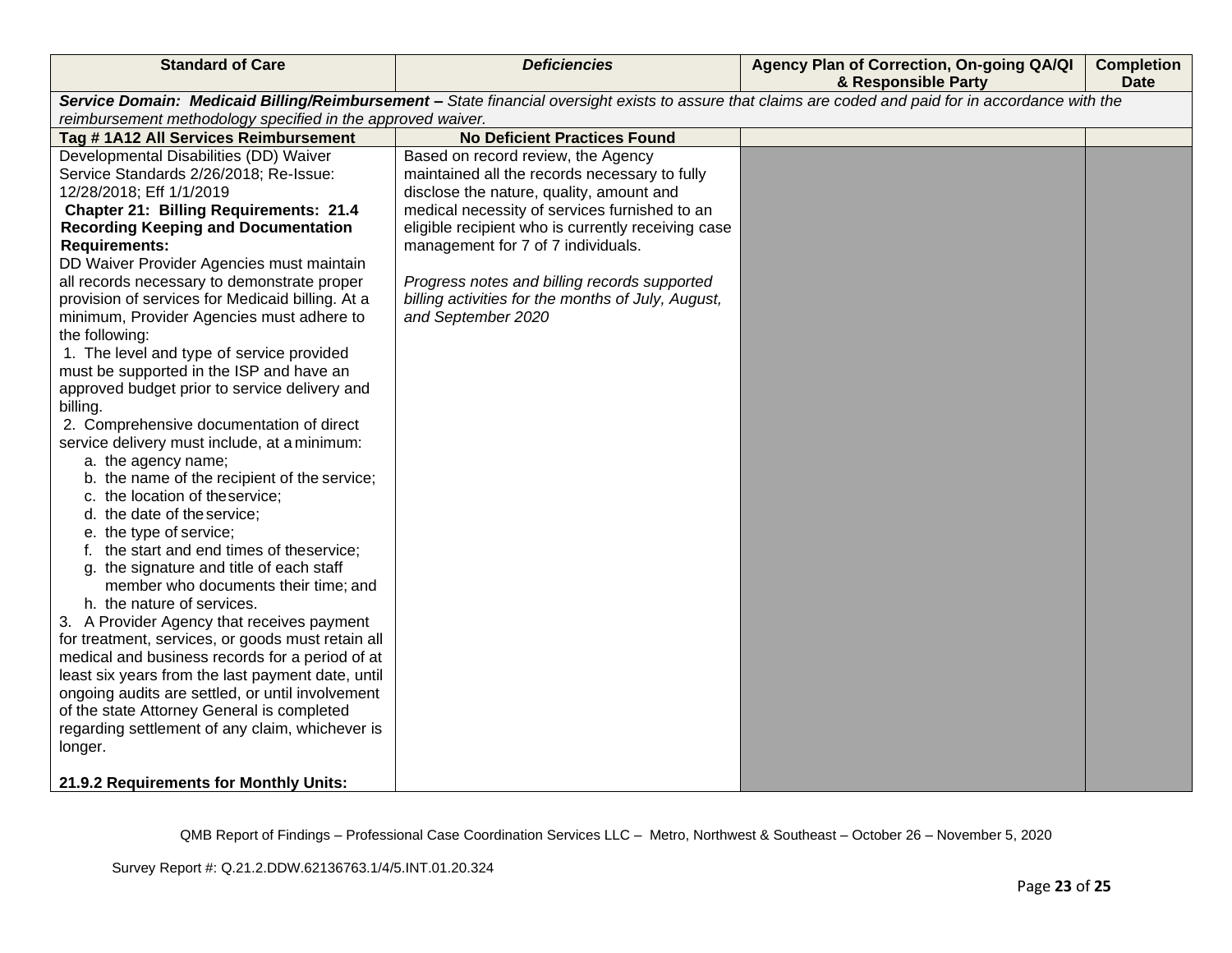| For services billed in monthly units, a Provider |  |  |
|--------------------------------------------------|--|--|
| Agency must adhere to the following:             |  |  |
| 1. A month is considered a period of 30          |  |  |
| calendar days.                                   |  |  |
| 2. At least one hour of face-to-face billable    |  |  |
| services shall be provided during a calendar     |  |  |
| month where any portion of a monthly unit is     |  |  |
| billed.                                          |  |  |
| 3. Monthly units can be prorated by a half       |  |  |
|                                                  |  |  |
| unit.                                            |  |  |
| 4. Agency transfers not occurring at the         |  |  |
| beginning of the 30-day interval are required to |  |  |
| be coordinated in the middle of the 30-day       |  |  |
| interval so that the discharging and receiving   |  |  |
| agency receive a half unit.                      |  |  |
|                                                  |  |  |
|                                                  |  |  |
|                                                  |  |  |
|                                                  |  |  |
|                                                  |  |  |
|                                                  |  |  |
|                                                  |  |  |
|                                                  |  |  |
|                                                  |  |  |
|                                                  |  |  |
|                                                  |  |  |
|                                                  |  |  |
|                                                  |  |  |
|                                                  |  |  |
|                                                  |  |  |
|                                                  |  |  |
|                                                  |  |  |
|                                                  |  |  |
|                                                  |  |  |
|                                                  |  |  |
|                                                  |  |  |
|                                                  |  |  |
|                                                  |  |  |
|                                                  |  |  |
|                                                  |  |  |
|                                                  |  |  |